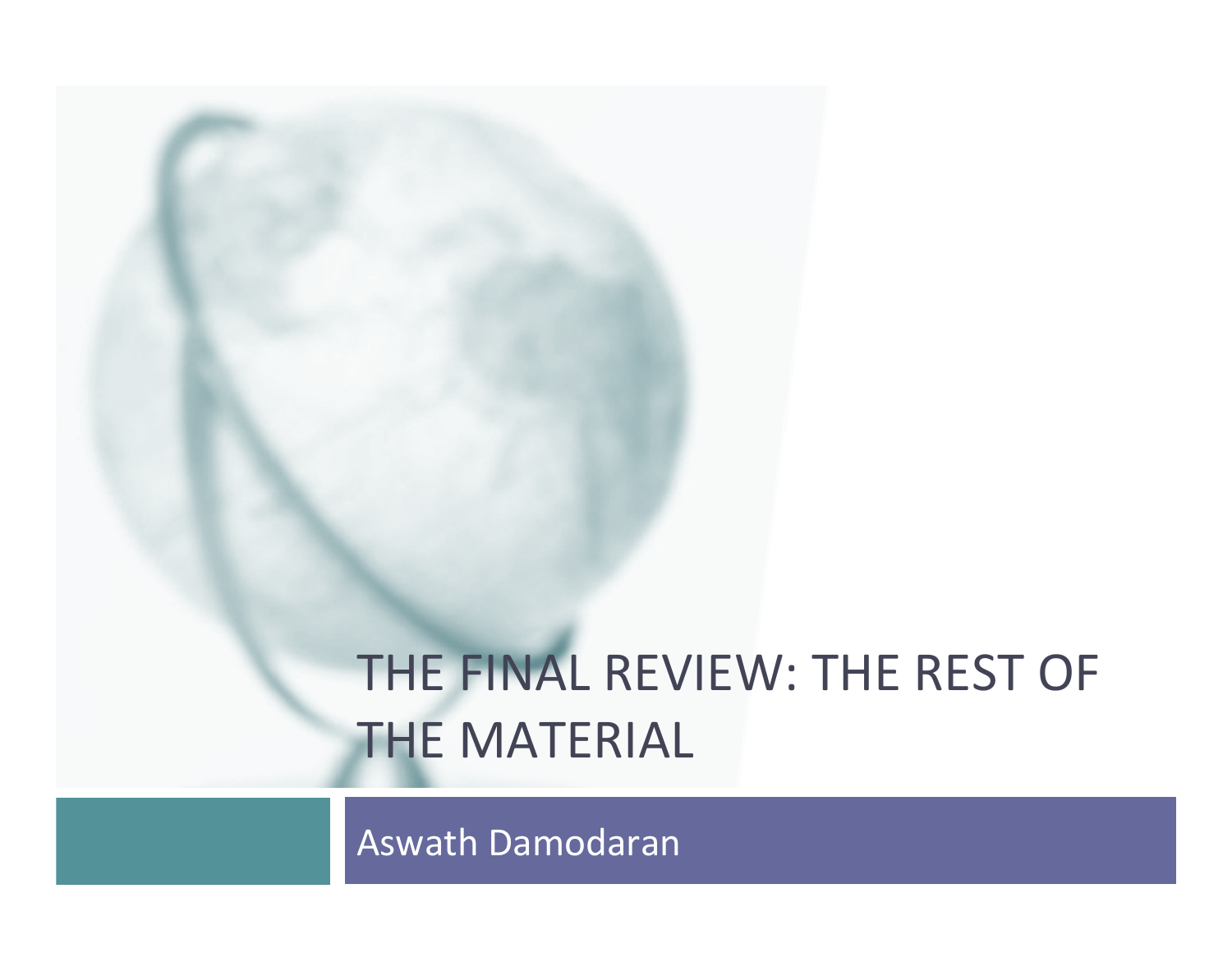## The final pieces of the puzzle

#### □ Real Options

- $\blacksquare$  The three key questions
- The option to delay: Patents & Natural resources
- $\blacksquare$  The options to expand & abandon
- $\blacksquare$  The value of financial flexibility
- $\blacksquare$  Equity in deeply troubled firms
- $\Box$  Acquisition valuation
	- $\blacksquare$  Key principles on risk & discount rates
	- The value of synergy & control
	- **□** Acquisition mechanics (Exchange offers)
- $\Box$  Value Enhancement
	- $\blacksquare$  The drivers of value
	- $\blacksquare$  Value enhancement
	- **□** Voting & non-voting shares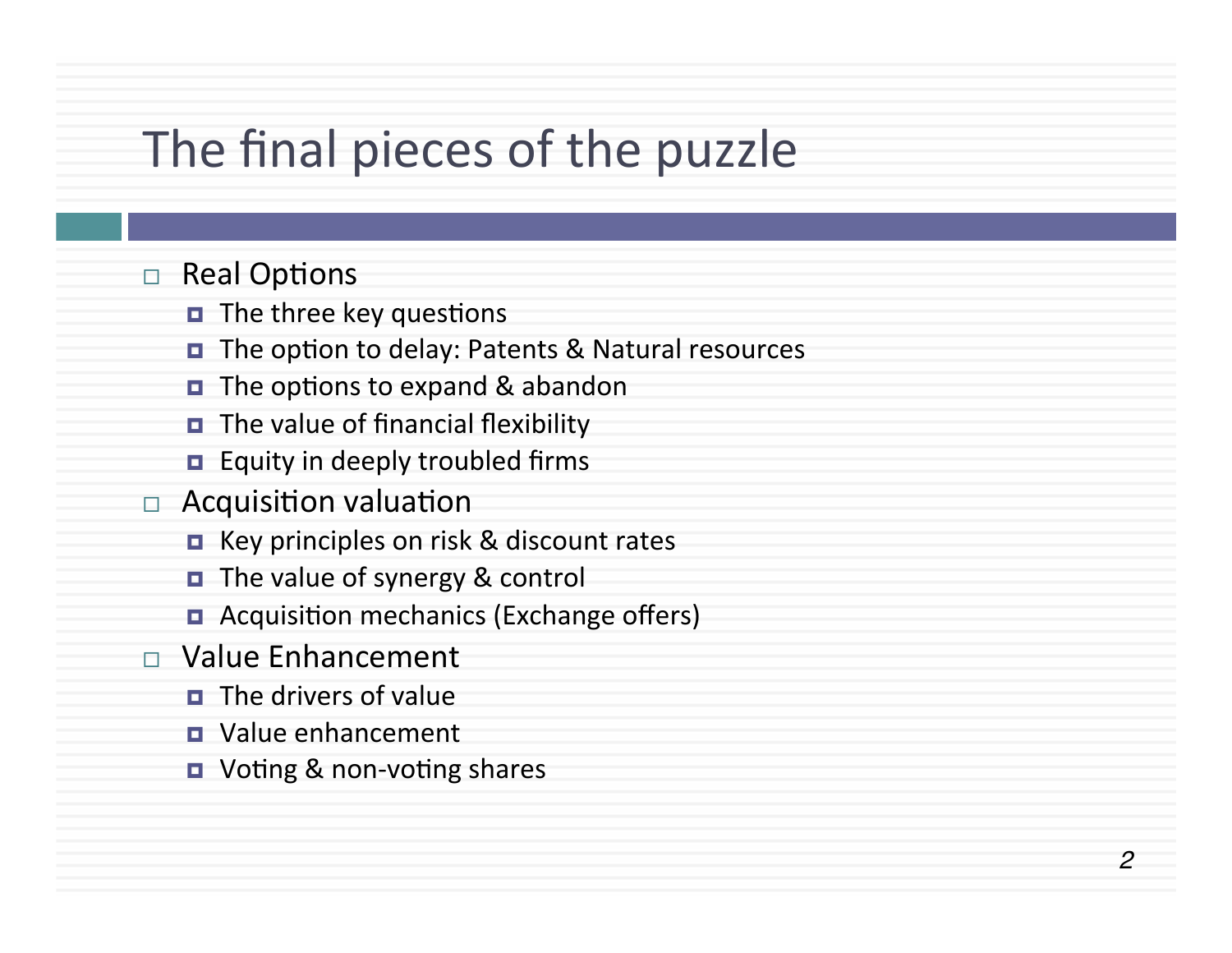#### Real Option: Key Questions

- $\Box$  Is there an option embedded in this asset/ decision?
	- $\Box$  Can you identify the underlying asset?
	- □ Can you specify the contingency under which you will get payoff?
- $\Box$  Is there exclusivity?
	- $\blacksquare$  If yes, there is option value.
	- $\blacksquare$  If no, there is none.
	- $\blacksquare$  If in between, you have to scale value.
- $\Box$  Can you use an option pricing model to value the real option?
	- $\blacksquare$  Is the underlying asset traded?
	- $\Box$  Can the option be bought and sold?
	- $\blacksquare$  Is the cost of exercising the option known and clear?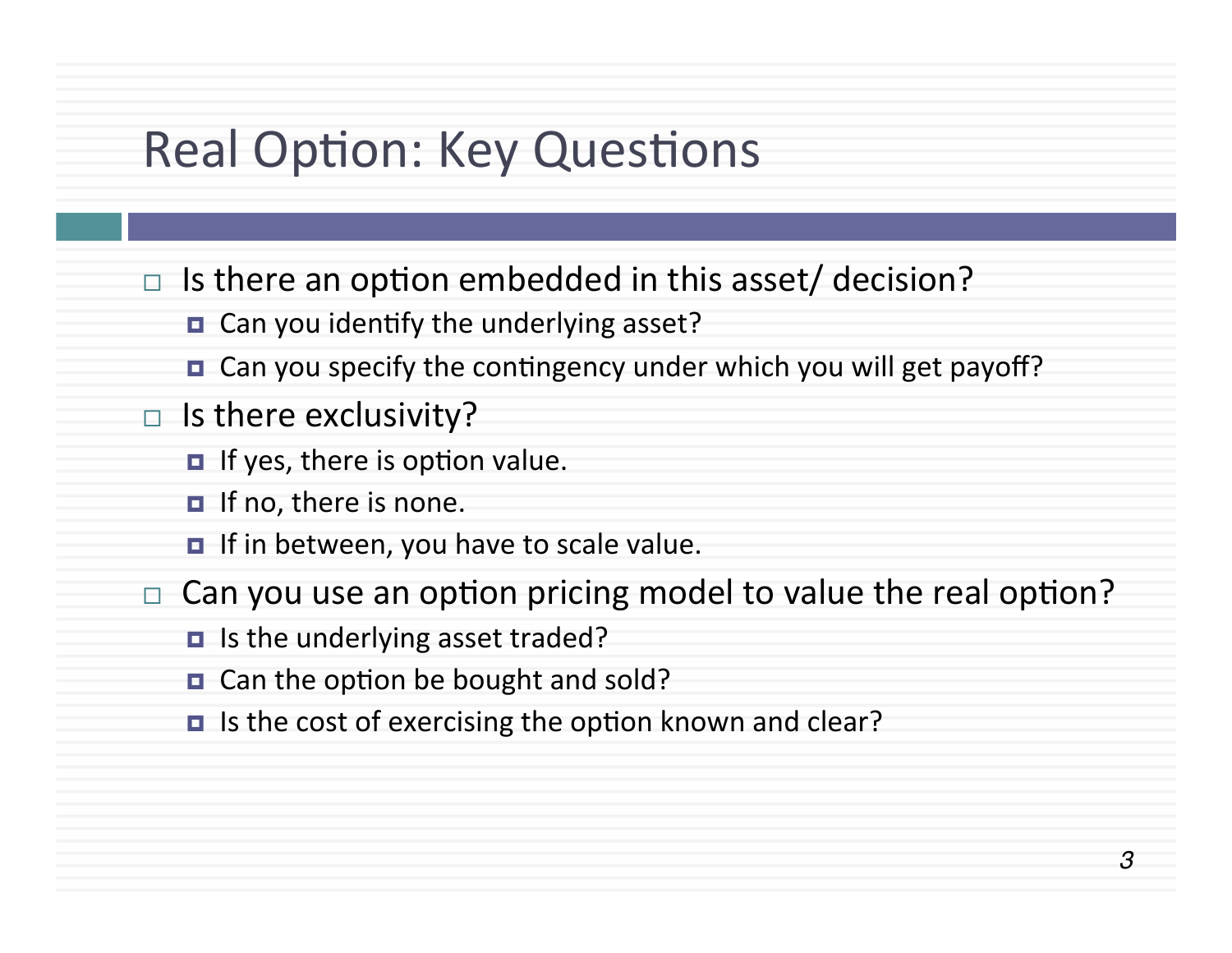#### Option Pricing Model: Reading the Entrails

In the Black Scholes model the value of a call and put are estimated by creating and valuing replicating portfolios. In the dividend yield adjusted versions:

$$
C = S e^{-yt} N(d1) - K e^{-rt} N(d2)
$$
\nwhere,\n
$$
d_1 = \frac{\ln\left(\frac{S}{K}\right) + (r - y + \frac{\sigma^2}{2})t}{\sigma \sqrt{t}} \quad \text{and } d2 = d1 - \sigma \forall t
$$

 $\Box$  The value of a put can also be derived from the call

 $P = K e^{-rt} (1-N(d2)) - S e^{-yt} (1-N(d1))$ 

- $\Box$  The model has embedded in it some key features:
	- $\blacksquare$  The dividend yield operates as a trigger pushing an investor to exercise early. More generically, you can think of it as the cost of delaying exercise, once an option becomes in the money.
	- $\blacksquare$  N(d2): Risk neutral probability that the option will end up in the money.
	- $N(d1)$ : Also can be read as a probability and  $N(d1) N(d2)$  can very loosely be thought off as the range of probability that the option will be in the money.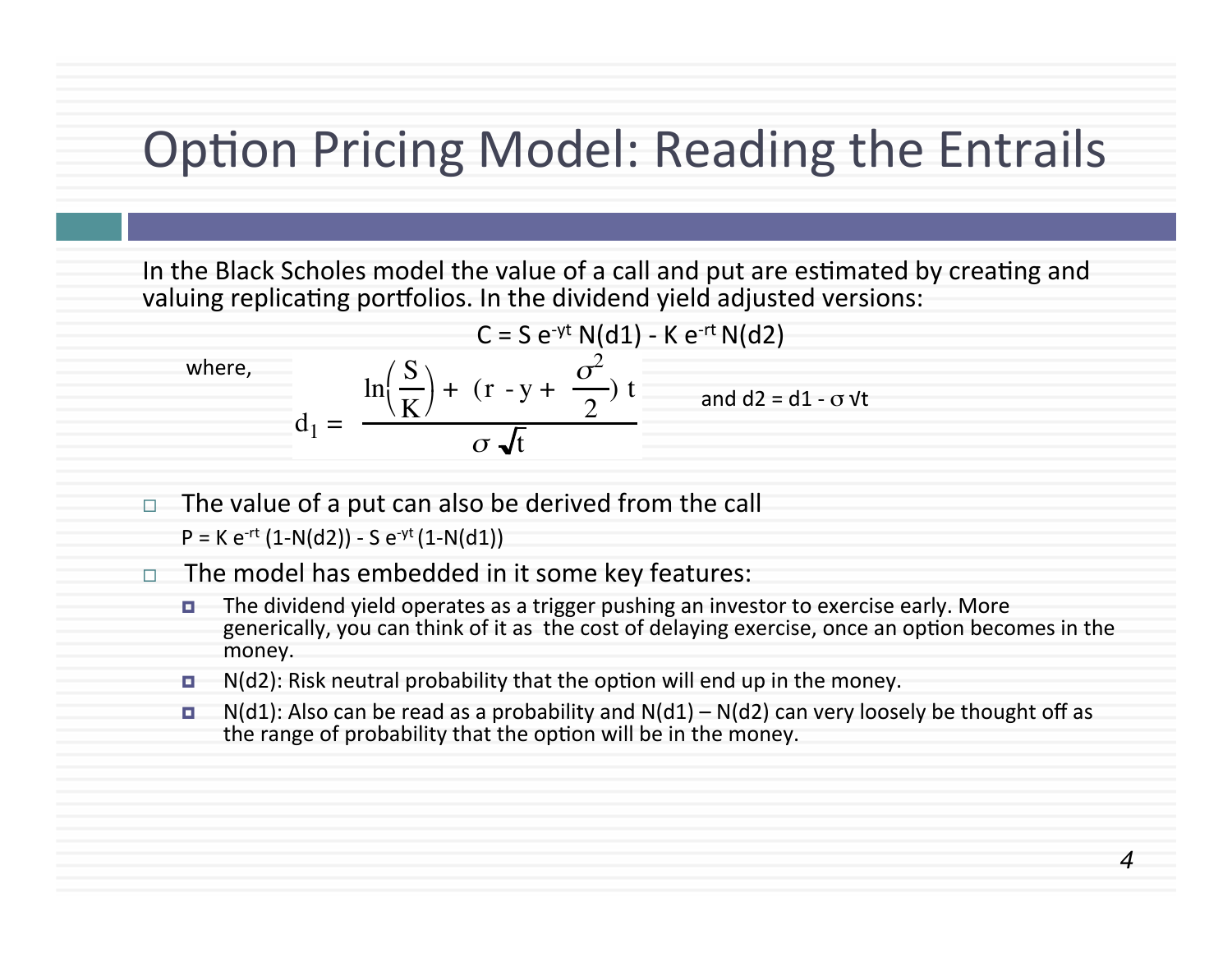#### The Cost of Delay

 $\Box$  The cost of delay is a measure of how much you will lose in the next period if you don't exercise the option now as a fraction of the current value of the underlying asset. There are three ways you can get it:

Option 1: If you have a decent estimate of the cashflows you will receive each period from exercising the option, it is better to use that cashflow/ PV of the asset as the dividend yield. (Example: Cash flows on an oil reserve)

Option 2: If your cashflows are uneven or if you do not know what the cashflow will be each period, you should use  $1/n$  as your cost of delay. (Patent & life()

Option 3: If you will lose nothing in terms of cashflows by waiting, you should have no cost of delay. (Olympics example)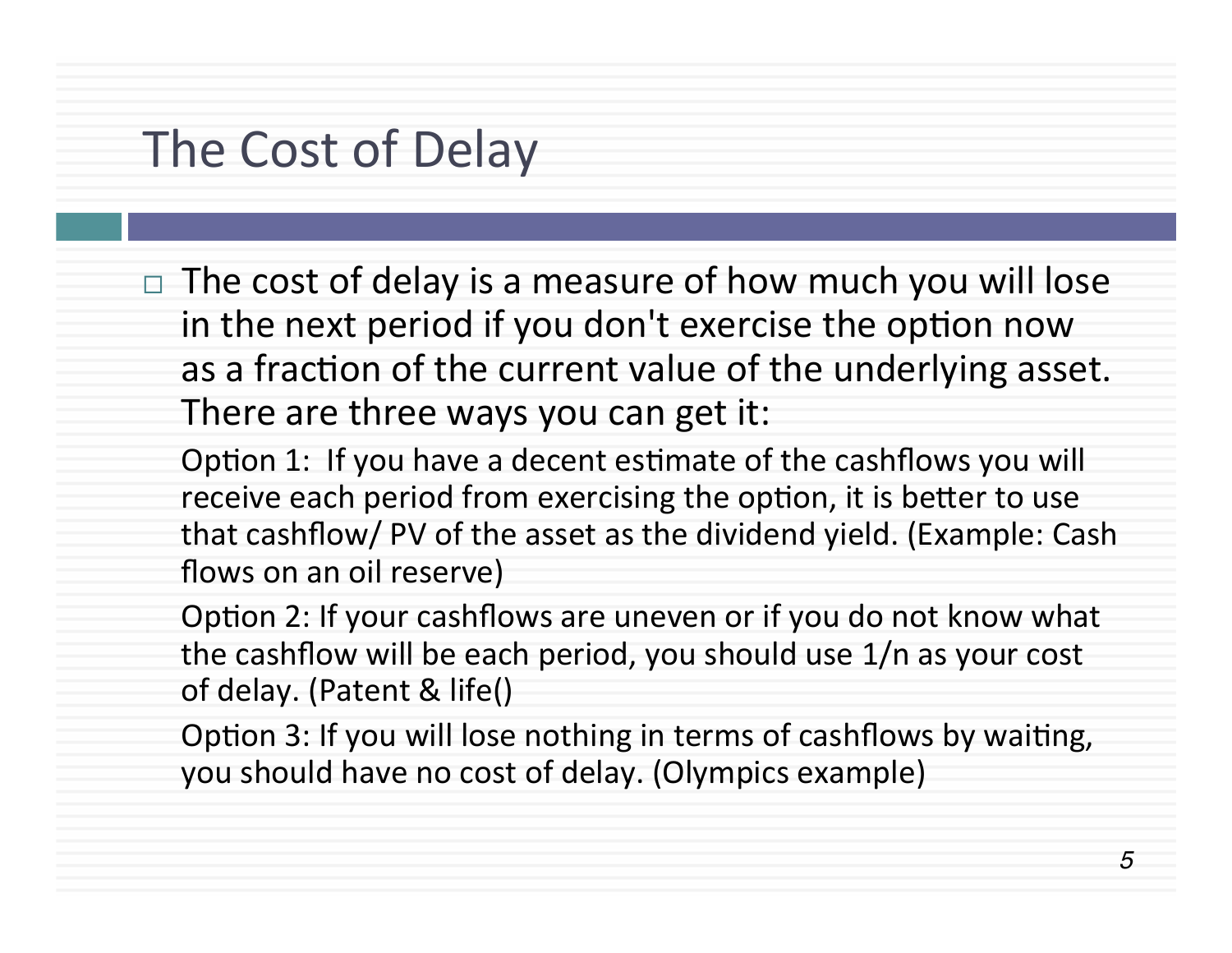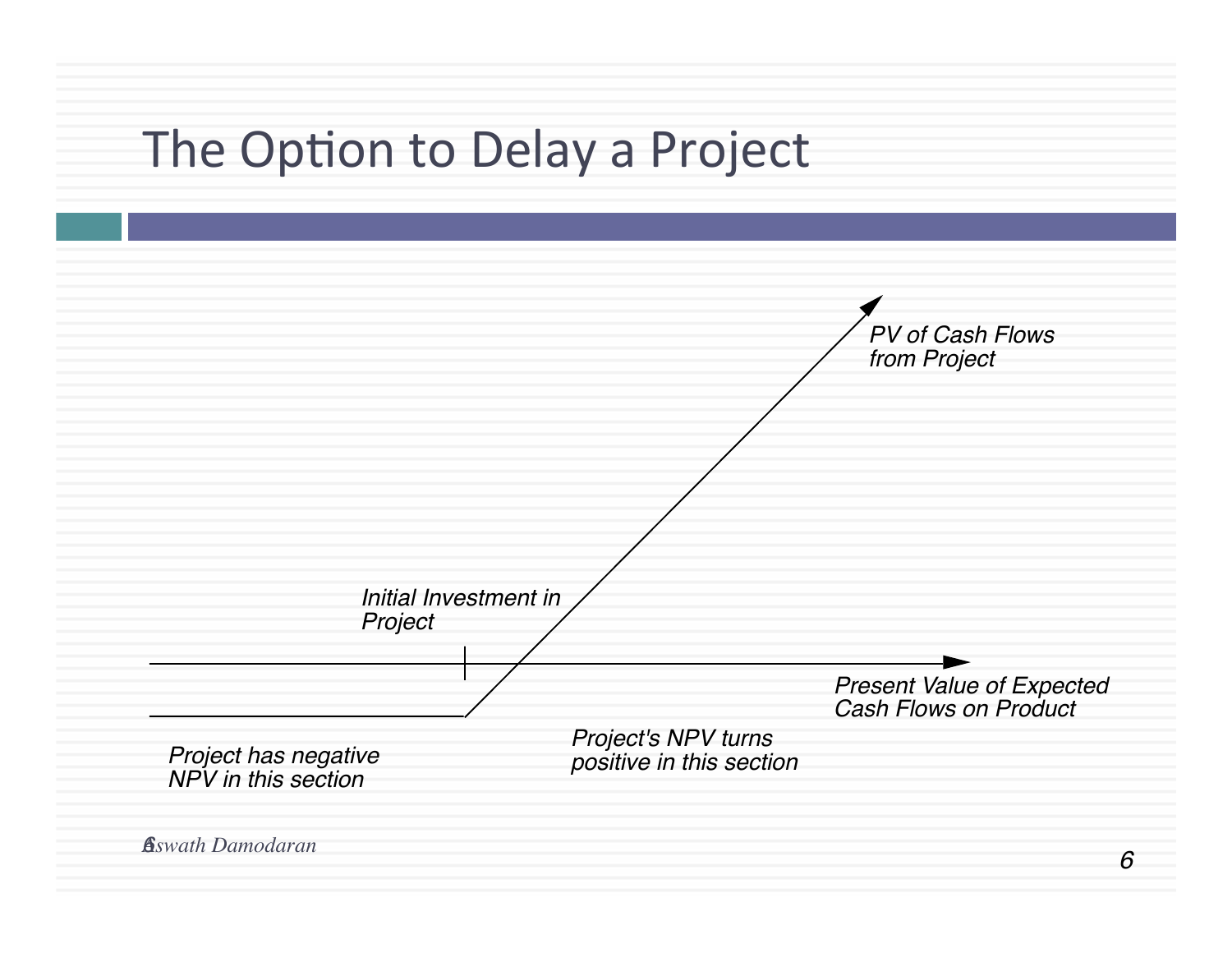# I. Valuing a Patent

| Input                                    | <b>Estimation Process</b>                                                                                                                         |
|------------------------------------------|---------------------------------------------------------------------------------------------------------------------------------------------------|
| 1. Value of the Underlying Asset         | • Present Value of Cash Inflows from taking project<br>now<br>• This will be noisy, but that adds value.                                          |
| 2. Variance in value of underlying asset | • Variance in cash flows of similar assets or firms<br>• Variance in present value from capital budgeting<br>simulation.                          |
| 3. Exercise Price on Option              | • Option is exercised when investment is made.<br>• Cost of making investment on the project; assumed<br>to be constant in present value dollars. |
| 4. Expiration of the Option              | • Life of the patent                                                                                                                              |
| 5. Dividend Yield                        | • Cost of delay<br>• Each year of delay translates into one less year of<br>value-creating cashflows<br>Annual cost of delay                      |

*7*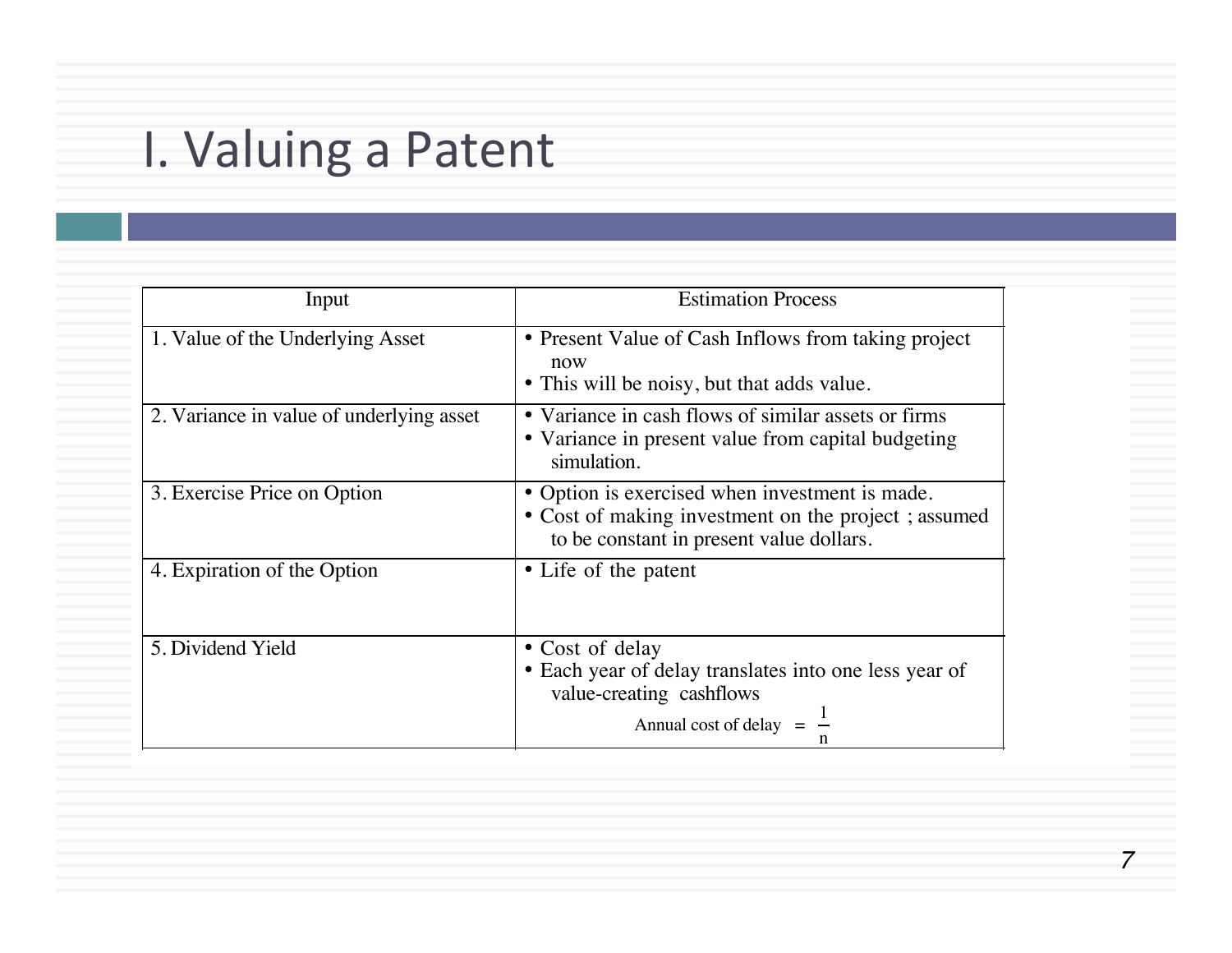# Example: Problem 5, Spring 2008

- $\Box$  You have been asked to value a new technology for producing and distributing solar power. You estimate that the technology will need an up-front investment of  $\frac{1}{2}$  1.5 billion and that the expected cash flows will depend on the price of oil. For every dollar that the oil price exceeds  $$100$ , the firm expects to generate  $$20$  million in annual after-tax cash flow, each year for 10 years. The expected cash flows are risky and the appropriate discount rate for these cash flows is 12%. The current oil price is \$ 110 and the standard deviation in In (oil prices) is 30%. The riskless rate is 4%.
- a. Estimate the net present value of the solar power investment at the current oil price.
- b. Now assume that you can get the exclusive rights to this technology for the next 15 years. Estimate how much you would be willing to pay for these exclusive rights?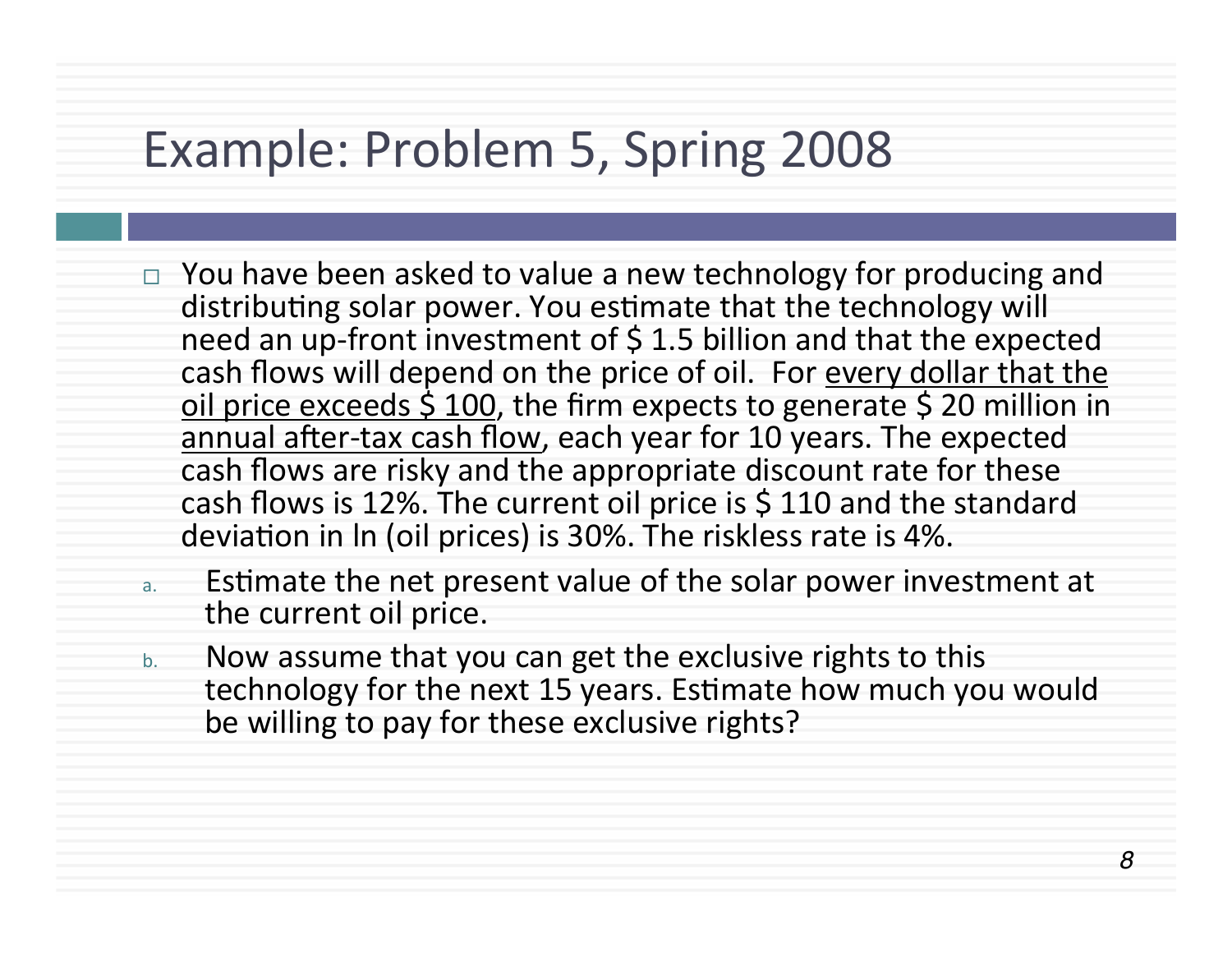| After=tax cash flow $=$ | 200             |                                                                                 |
|-------------------------|-----------------|---------------------------------------------------------------------------------|
| PV over 10 years $=$    | 1130.044606     |                                                                                 |
| Investment $=$          | 1500            |                                                                                 |
| $NPV =$                 | -369.9553943    |                                                                                 |
|                         |                 |                                                                                 |
| Option inputs           |                 |                                                                                 |
| $S =$                   | 1130.044606     |                                                                                 |
| $K =$                   | 1500            |                                                                                 |
| $t =$                   | 15              |                                                                                 |
| Standard deviation $=$  | 30 <sub>%</sub> |                                                                                 |
| Riskless rate $=$       | 4%              |                                                                                 |
| Cost of delay $=$       |                 | 0% if you assume that the project life will not be truncated                    |
|                         |                 | 10% ! if you assume that the project life will be truncated if taken after yr 5 |

| Value of the option      |                       |                                               |
|--------------------------|-----------------------|-----------------------------------------------|
| With no cost of delay    | ⊣\$596 million        | ! Rounding off will yield about \$592 million |
| With 10% cost of delay   | \$38 million          |                                               |
| With 17.7% cost of delay | $\frac{1}{2}$ million |                                               |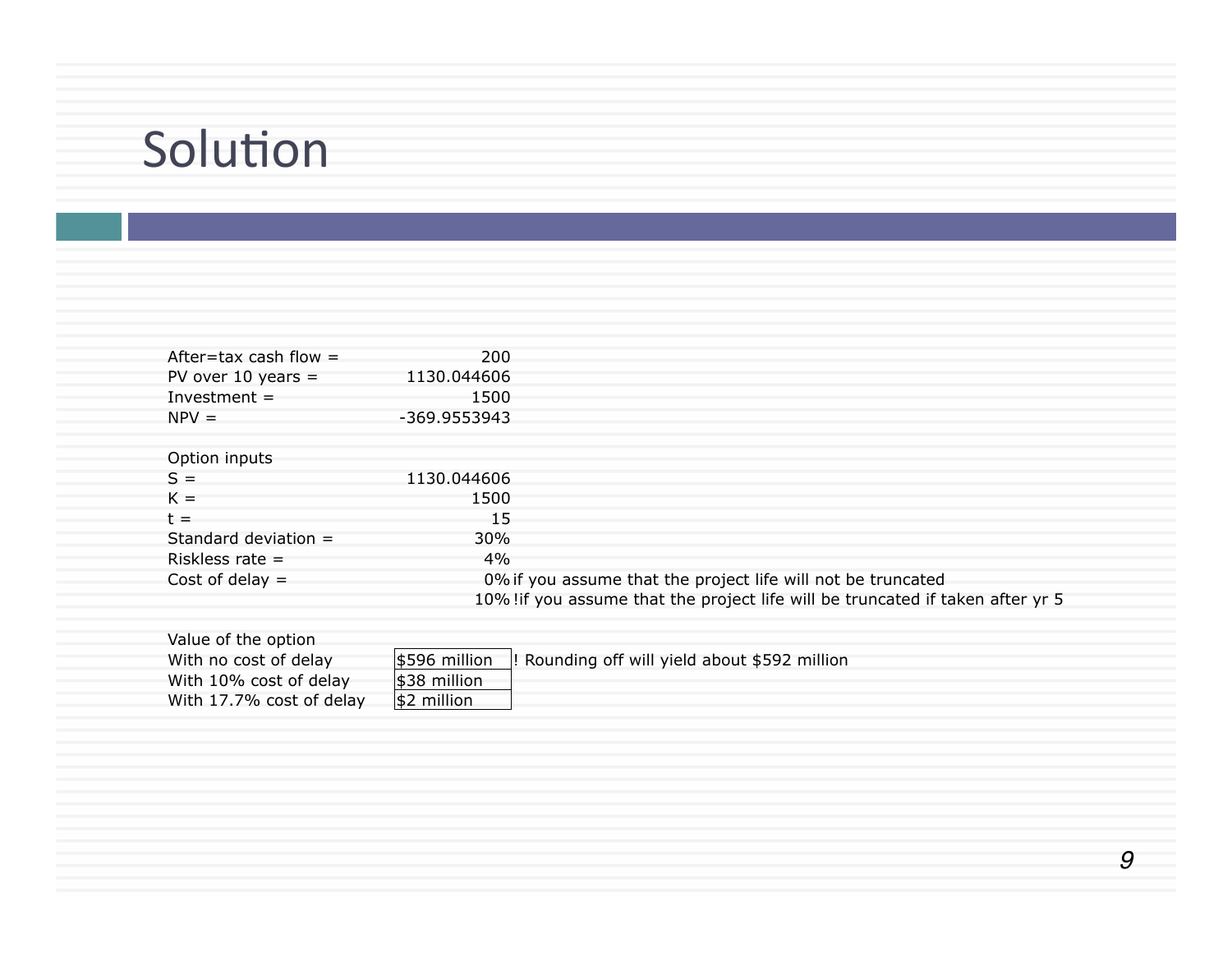# II. Valuing a Natural Resource Option

| Input                                          | <b>Estimation Process</b>                                                                                                                                  |  |  |
|------------------------------------------------|------------------------------------------------------------------------------------------------------------------------------------------------------------|--|--|
| 1. Value of Available Reserves of the Resource | Expert estimates (Geologists for oil); The<br>present value of the after-tax cash flows from<br>the resource are then estimated.                           |  |  |
| 2. Cost of Developing Reserve (Strike Price)   | Past costs and the specifics of the investment                                                                                                             |  |  |
| 3. Time to Expiration                          | Relinqushment Period: if asset has to be<br>relinquished at a point in time.<br>• Time to exhaust inventory - based upon<br>inventory and capacity output. |  |  |
| 4. Variance in value of underlying asset       | based upon variability of the price of the<br>$\bullet$<br>resources and variability of available reserves.                                                |  |  |
| 5. Net Production Revenue (Dividend Yield)     | Net production revenue every year as percent<br>of market value.                                                                                           |  |  |
| 6. Development Lag                             | Calculate present value of reserve based upon<br>the lag.                                                                                                  |  |  |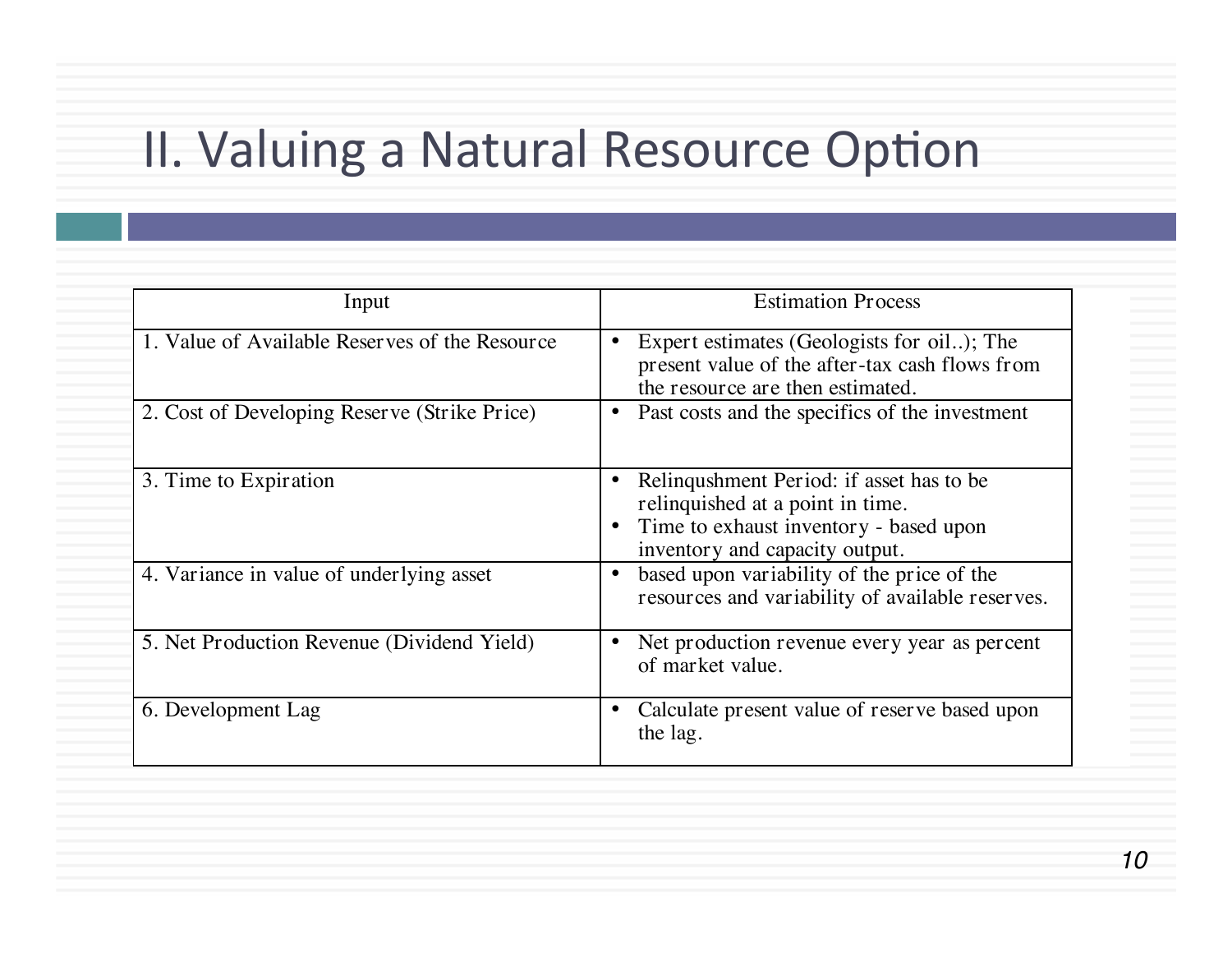## Example: Problem 5, Spring 2011

- $\Box$  You are valuing an oil company with significant undeveloped reserves and have collected the following information on the company:
	- **E** The company has developed reserves of 100 million barrels. It is extracting 10 million barrels a year, and the marginal (variable) cost per barrel of oil extracted is \$40/barrel. The price per barrel is \$75/barrel. The tax rate is 40% and the company's cost of capital is 9%. (You can assume that both oil prices and the cost per barrel are expected to stay at the same level for the foreseeable future.)
	- $\blacksquare$  The company has undeveloped reserves of 150 million barrels, and has 20 years to explore and develop them. The initial cost of developing all these reserves is  $\frac{1}{2}$  3 billion and the variable cost per barrel, once developed, will be 20% higher than it is for the current developed reserves.
	- $\blacksquare$  The standard deviation in oil prices is 30% and the riskfree rate is 4%.
	- $\blacksquare$  There is a one-year lag between the decision to develop the reserves and oil production commencing.
	- a. Value the developed reserves for the company.
	- b. Value the undeveloped reserves for the company, using option pricing.
	- c. Now assume that you had valued this company using a conventional discounted cash flow model, using a growth rate and the expected oil price to incorporate the undeveloped reserves. Would the value per share that you obtain by doing so be higher than, lower than or equal to the value using the option pricing approach?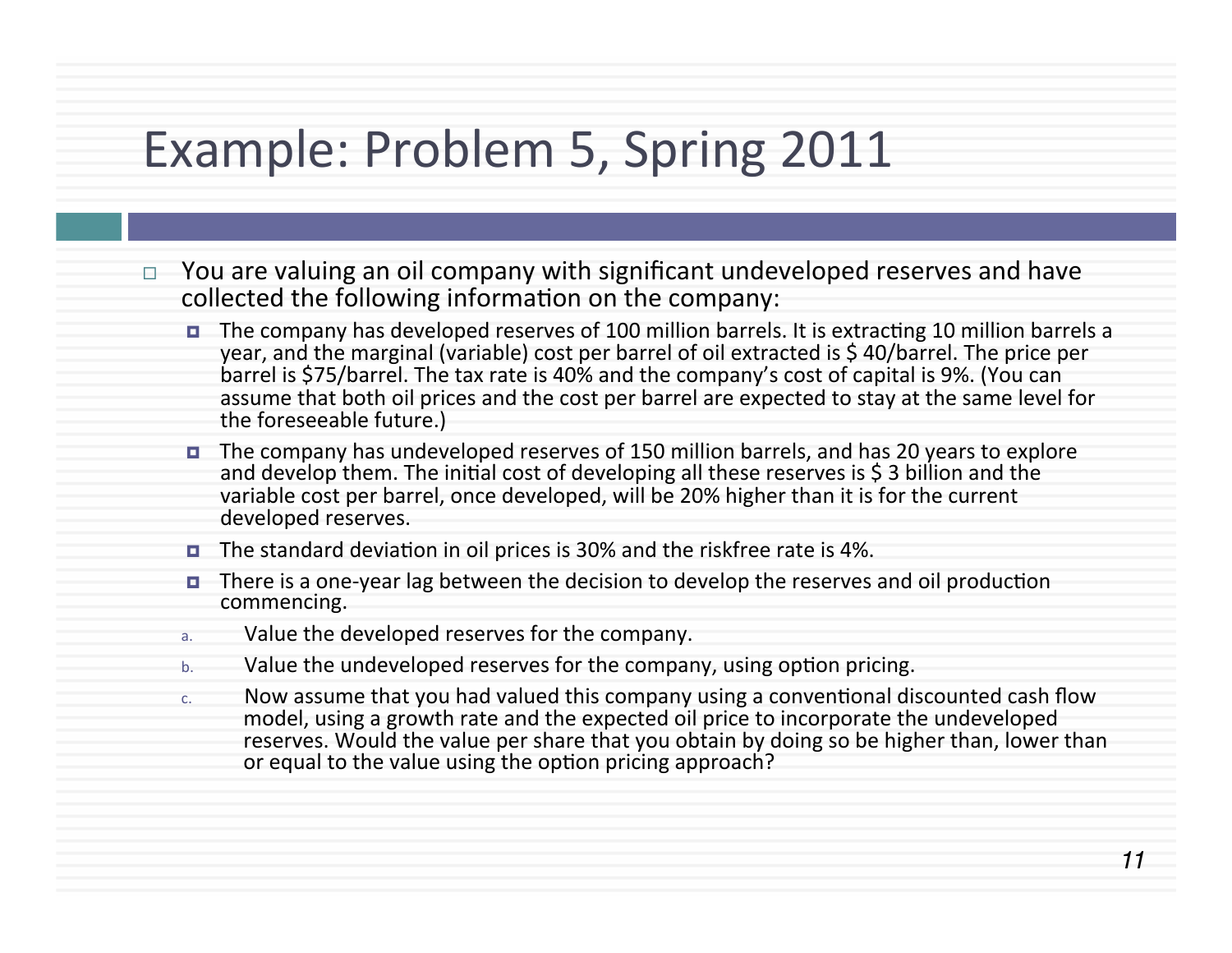| a. Developed reserves           |                |                                                                  |  |
|---------------------------------|----------------|------------------------------------------------------------------|--|
| Pre-tax cash flow/barrel        | 35             |                                                                  |  |
| Annual after-tax $CF =$         | 210            |                                                                  |  |
| PV of CF for 10 years $=$       | 1347.708117    |                                                                  |  |
|                                 |                |                                                                  |  |
| b. Undeveloped reserves         |                |                                                                  |  |
| $S =$                           |                | 1224.217055 ! Annual cash flow = 10*27*.6 = 162; PV over 15 year |  |
| $K =$                           | 3000           |                                                                  |  |
| $r =$                           | 4%             |                                                                  |  |
| $t =$                           | 20             |                                                                  |  |
| Standard deviation =            | 0.3            |                                                                  |  |
| Cost of delay=                  |                | 0.066666667! I am assuming that the extraction capacity is 10    |  |
|                                 |                | million barrels. I also gave full credit if you assumed it       |  |
|                                 |                | to be 7.5 million barrels (5% cost of delY)                      |  |
|                                 |                |                                                                  |  |
| $d1 =$                          | $-0.3949N(d1)$ | 0.3465                                                           |  |
| $d2 =$                          | $-17365N(d2)$  | 0.0412                                                           |  |
| Value of undeveloped reserves = | \$56.20        |                                                                  |  |
|                                 |                |                                                                  |  |

c. DCF value will be lower than the option value, for any given oil price expectation.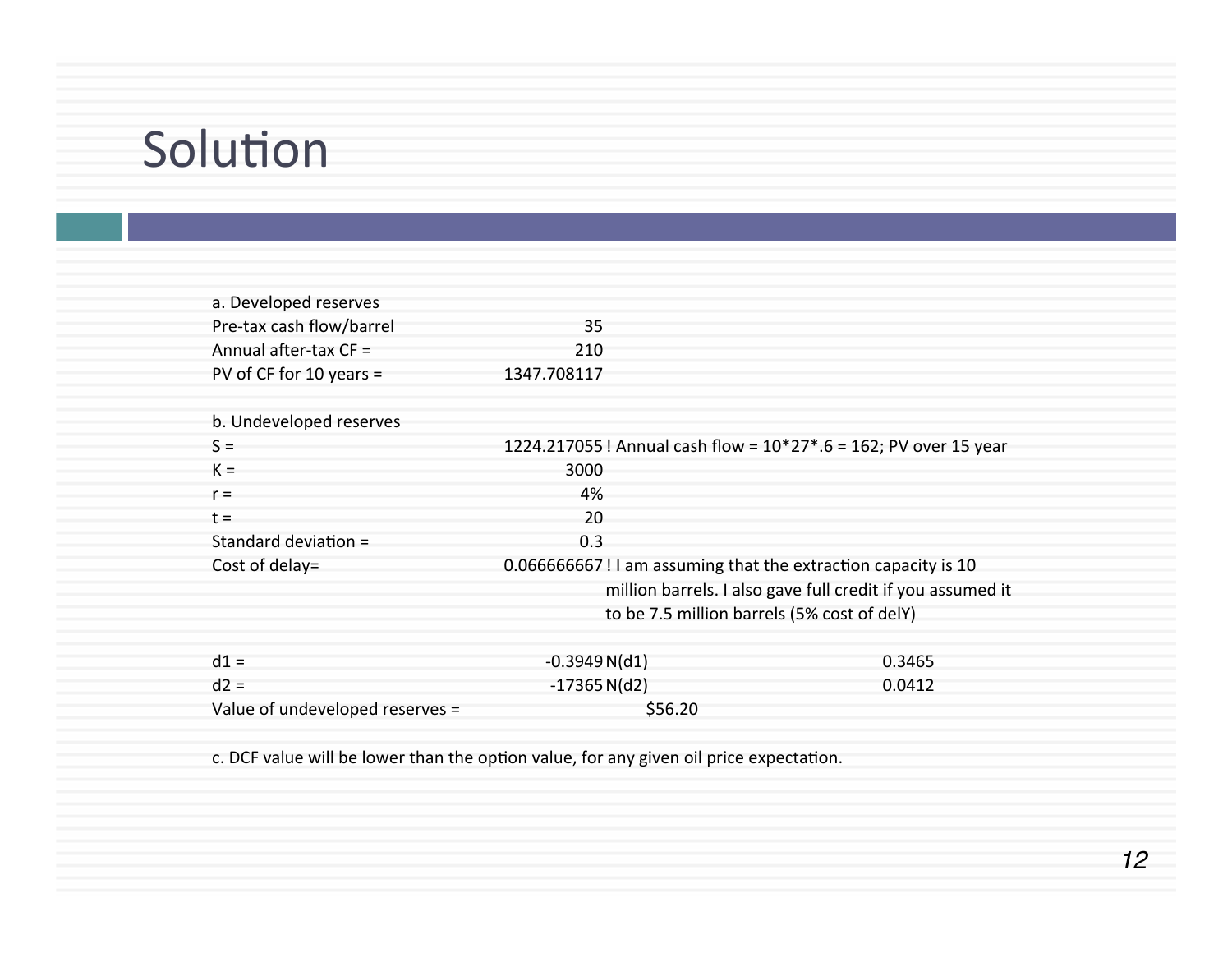

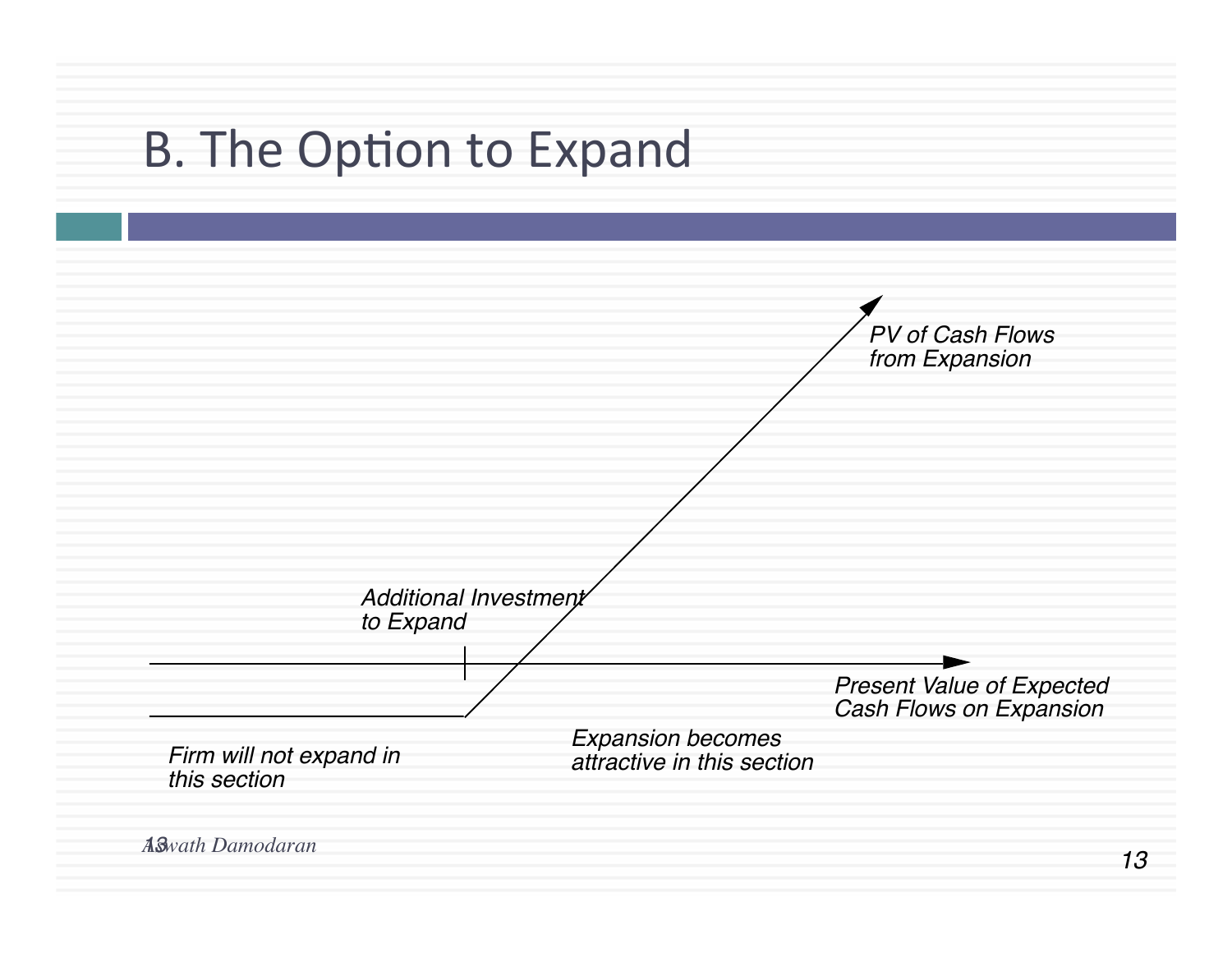#### C. The Option to Abandon

- $\Box$  A firm may sometimes have the option to abandon a project, if the cash flows do not measure up to expectations.
- $\Box$  If abandoning the project allows the firm to save itself from further losses, this option can make a project more valuable.

| PV of Cash Flows<br>from Project                   |                            |
|----------------------------------------------------|----------------------------|
|                                                    |                            |
|                                                    |                            |
|                                                    | <b>Cost of Abandonment</b> |
| Present Value of Expected<br>Cash Flows on Project |                            |
|                                                    |                            |

*Aswath Damodaran 14*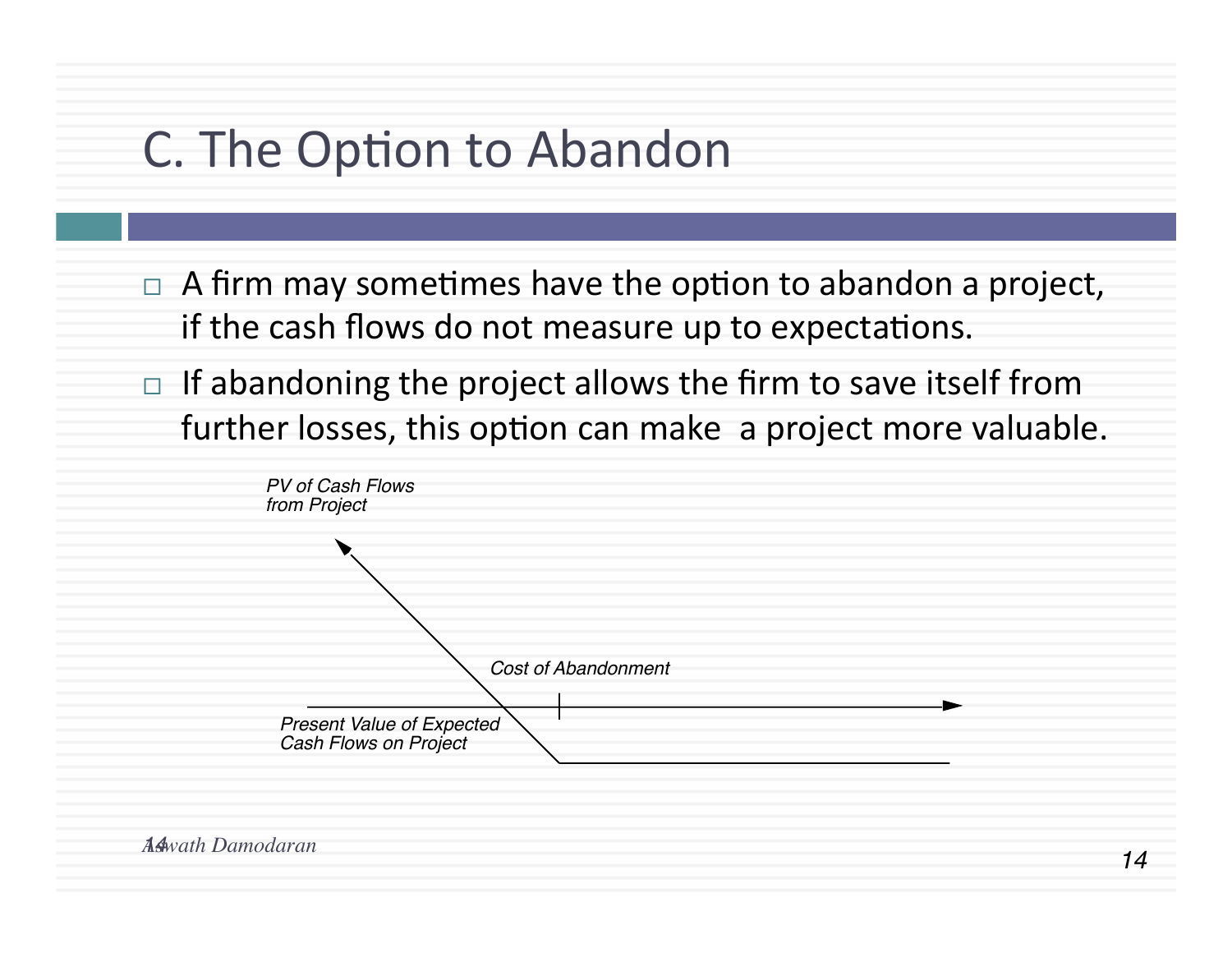

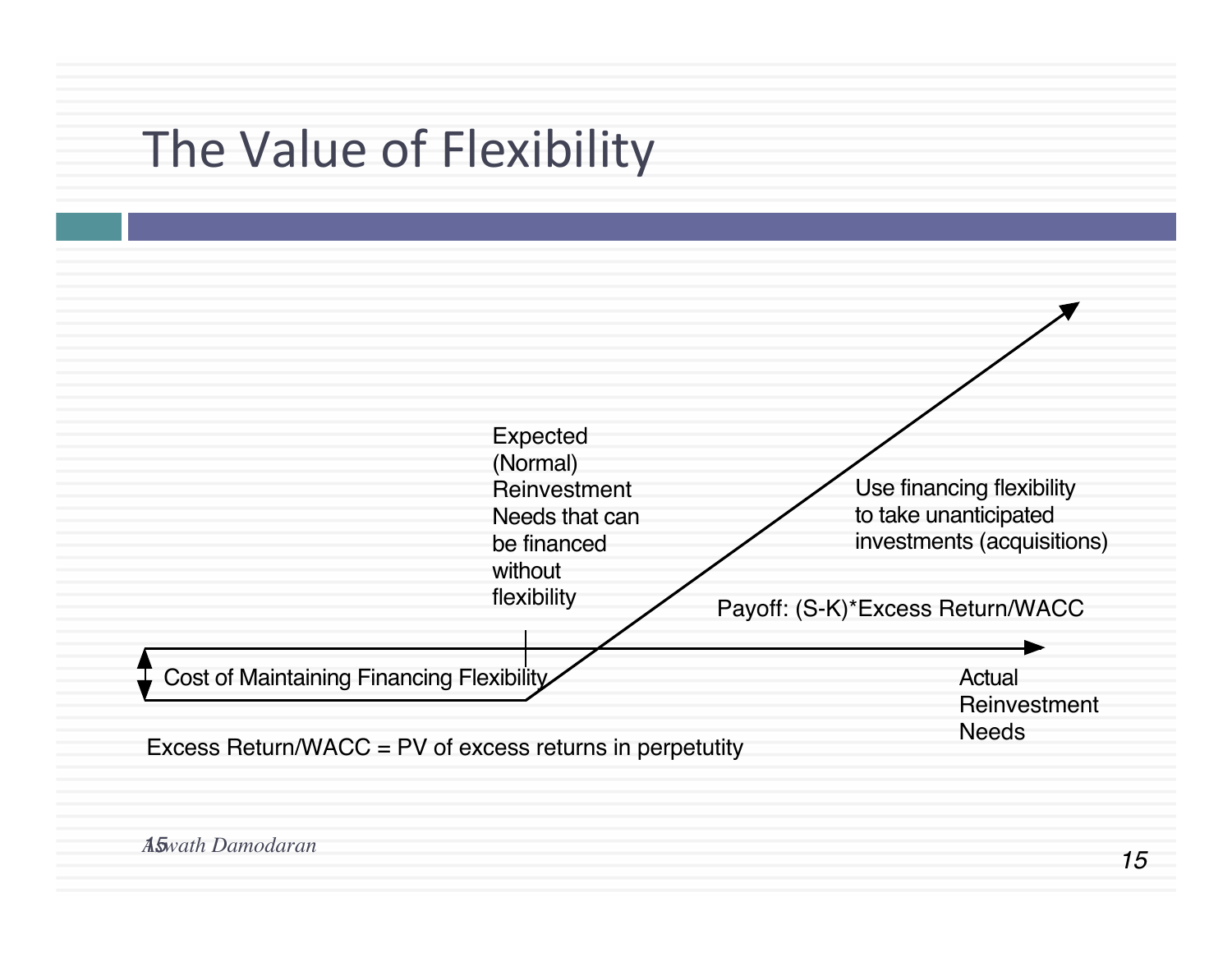# Payoff Diagram for Liquidation Option

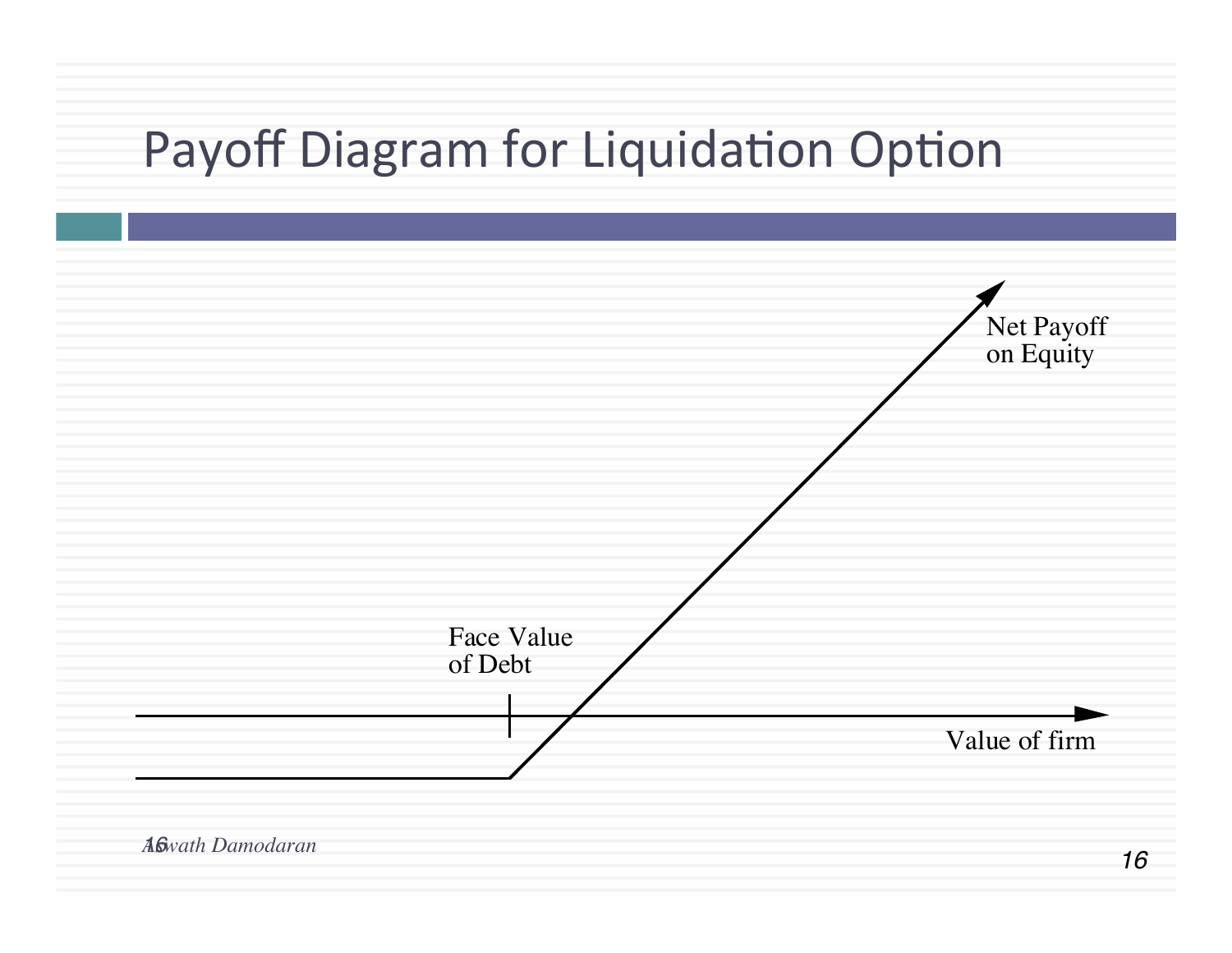### Example: Problem 5, Spring 2010

- Tou are helping a vulture investor decide whether he should be investing in the equity of Reza Steel. You have collected the following information on the firm:
	- $\blacksquare$  The firm is expected to report EBITDA of \$ 25 million this year and a net income of -\$10 million for the year.
	- Mature steel companies trade at an EV/EBITDA multiple of 6. The standard deviation in firm value at these companies is approximately 30% and the standard deviation in equity value is 40%.
	- $\blacksquare$  Given the state of the market, you estimate that you will face an illiquidity discount of approximately 20% on the value of the assets liquidated.
	- $\blacksquare$  The firm has substantial debt outstanding. The firm has two zero coupon bonds outstanding, \$120 million (face value) in five-year bonds and 80 million (face value) in ten-year bonds.
	- $\blacksquare$  The treasury bill rate is 2% and the long term treasury bond rate is 4%.
- a. If you consider equity as an option (to liquidate), value the equity in the firm.
- Estimate the "fair" interest rate for the debt in the company.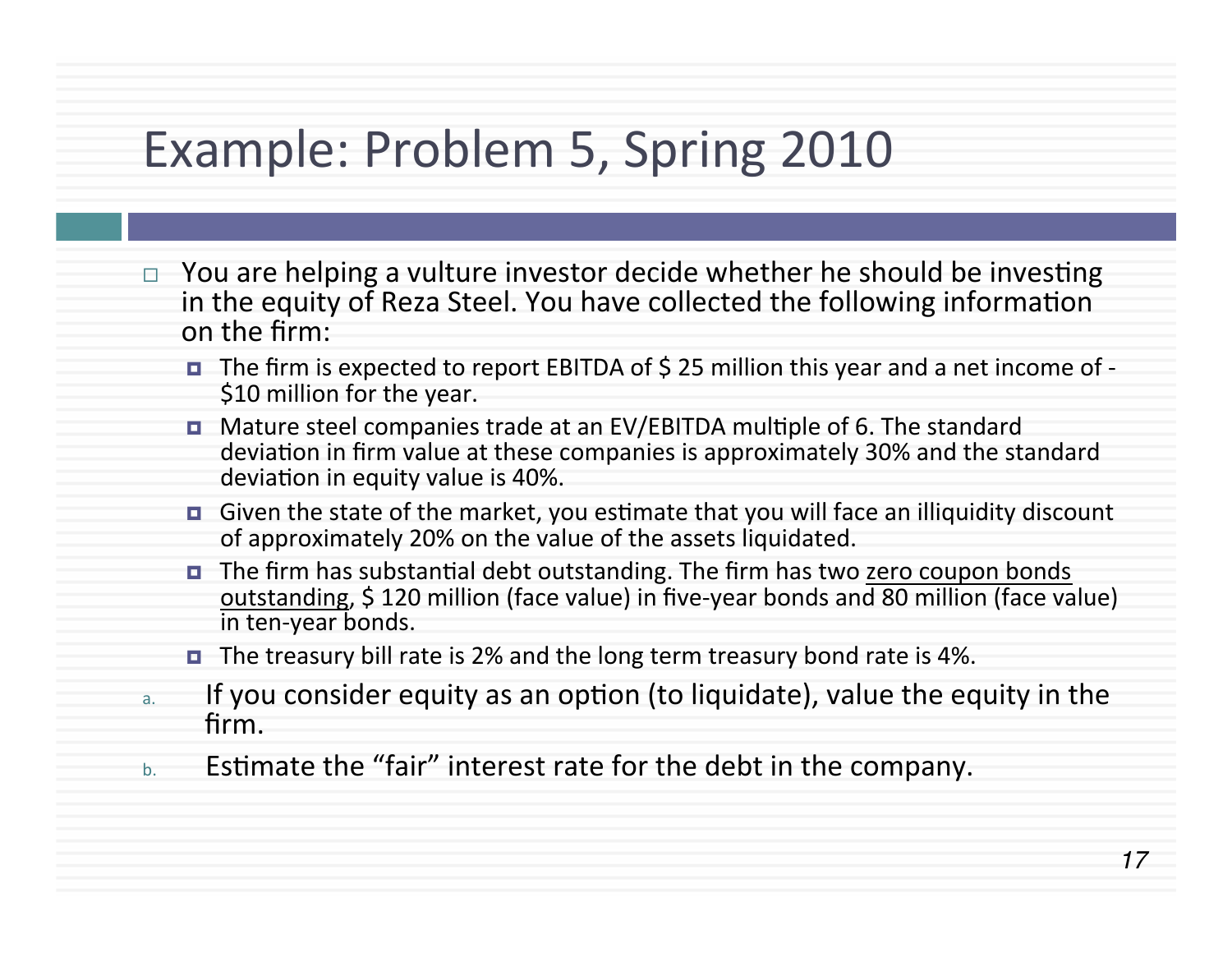| $S =$ Liquidation value =          | 120    |  |
|------------------------------------|--------|--|
| $K =$ Face value of debt $=$       | 200    |  |
| $t =$ Weighted duration =          | 7      |  |
| $r = Long$ term Tbond rate $=$     | 4%     |  |
|                                    |        |  |
| Standard deviation in firm value = | 30%    |  |
|                                    |        |  |
| Valeu of equity as an option       |        |  |
| N(d1)                              | 0.5422 |  |
| N(d2)                              | 0.2458 |  |
| Value of the call $=$              | 27.91  |  |
| Value of debt $=$                  | 92.09  |  |
| Interest rate on debt $=$          | 0.1172 |  |
|                                    |        |  |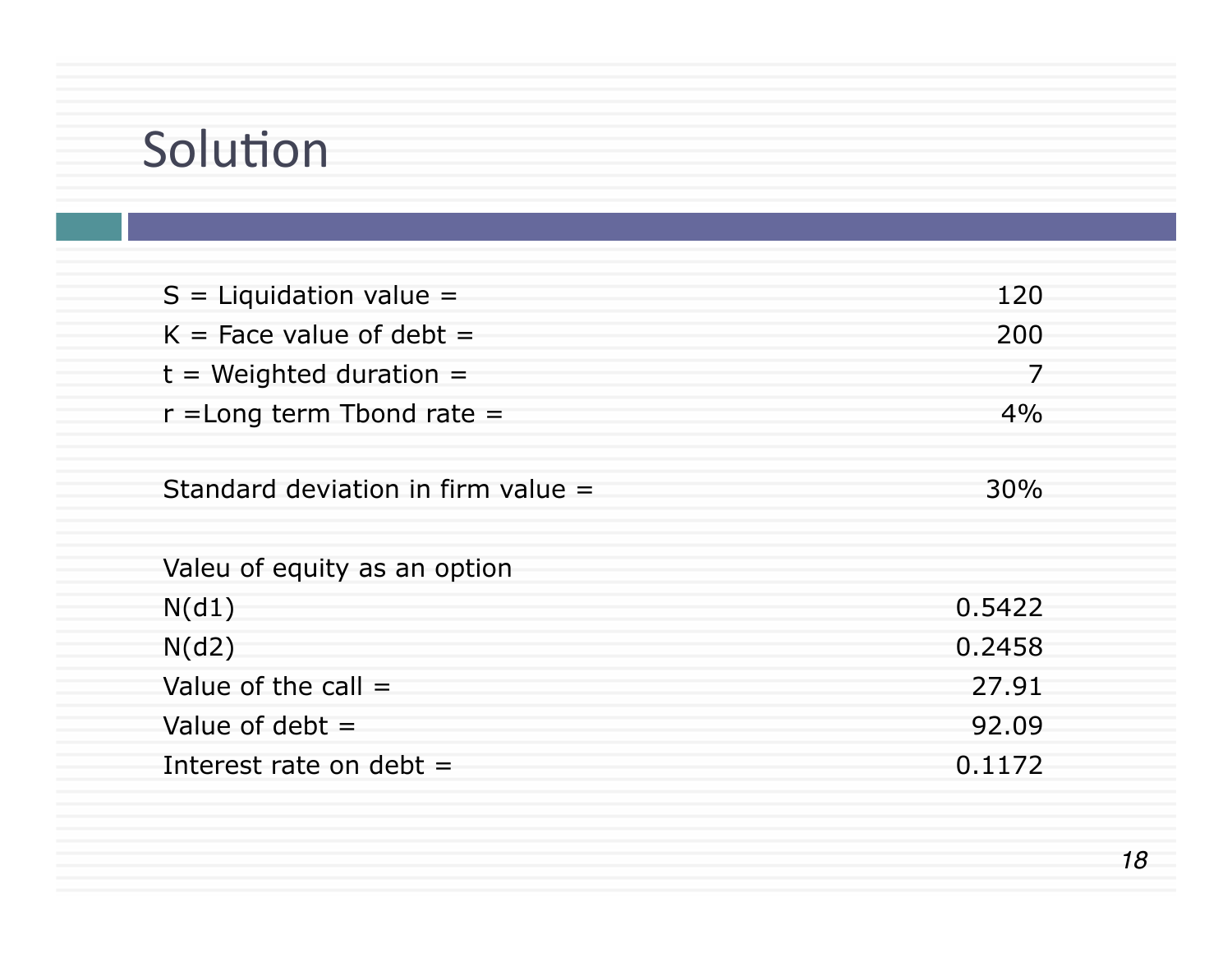#### **Acquisition Valuation**

- $\Box$  Cost of equity: The cost of equity for a target company should always be based upon the risk of the target company (its unlevered beta).
- $\Box$  Cost of debt & debt ratio: Should reflect what the target company can borrow at (either at its existing or target debt ratio)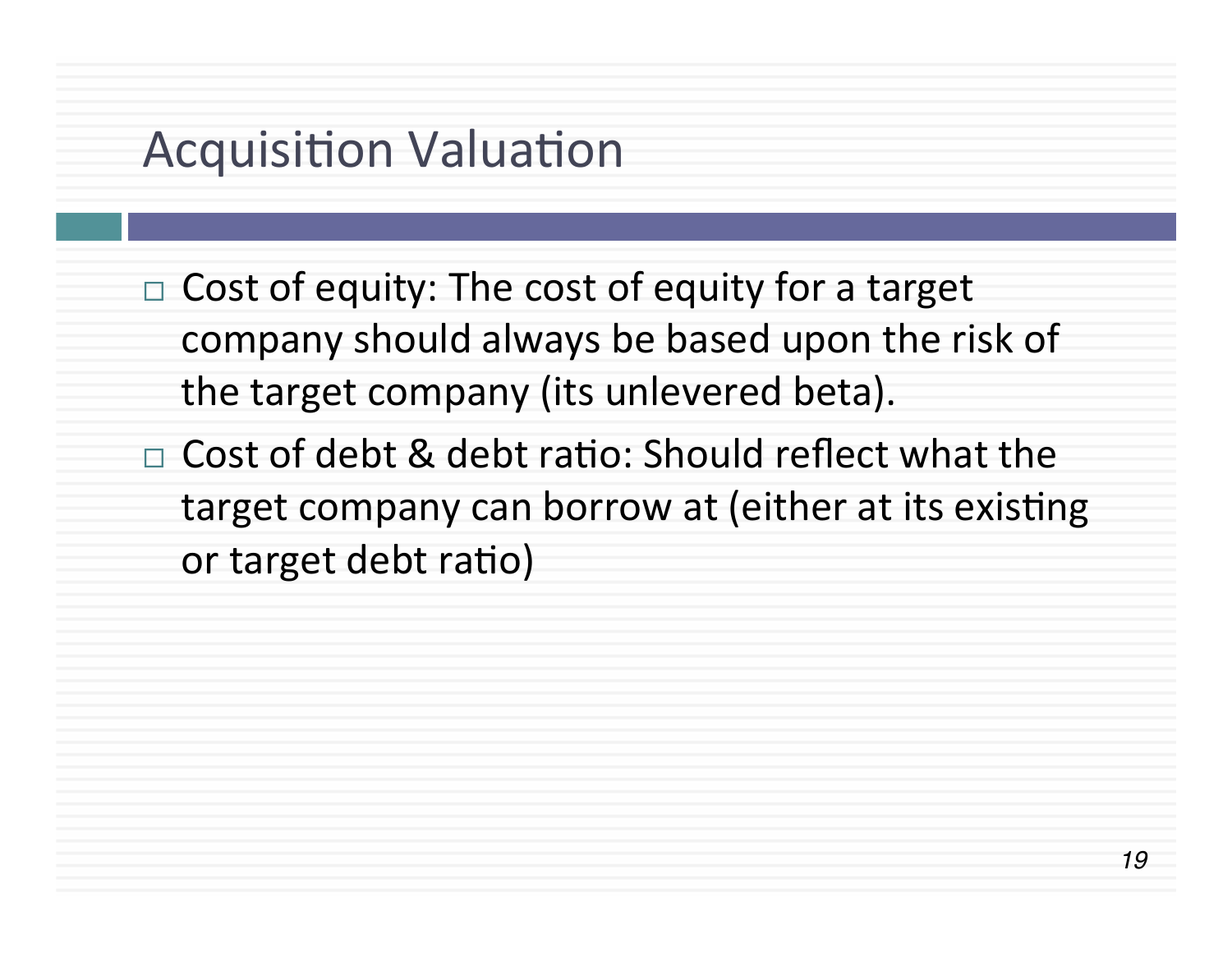## The value of synergy

- $\Box$  Synergy accrues to the combined company and can take the following forms:
	- $\blacksquare$  An increased capacity to carry debt, which manifests itself as a lower cost of capital
	- $\blacksquare$  Cost cutting, which shows up as higher margins and operating income
	- **□** More value from growth, which can be reflected in higher returns on capital, higher reinvestment rates or longer growth periods.
	- B Savings in taxes
- The discount rate you apply to these cash flows should reflect the risk in these cash flows.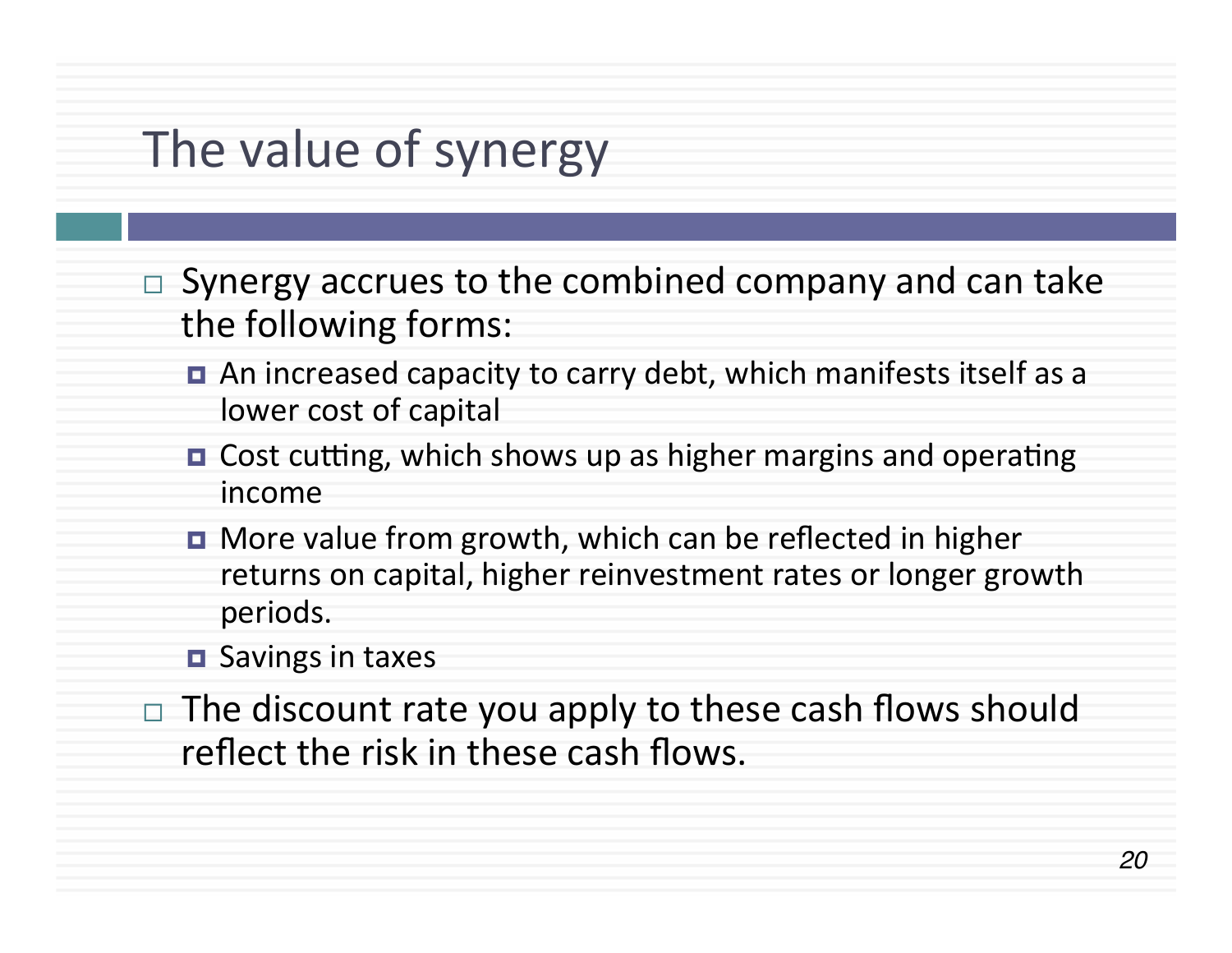#### Example: Problem 3, Spring 2009

3. Simba Inc., an entertainment company, is considering an acquisition of Tiger Tales, a maker of animated movies. The information on the two companies is provided below (\$ values are in millions):

|                               |                    | Simba   Tiger Tales |
|-------------------------------|--------------------|---------------------|
| EBIT (1-t) expected next year | \$100              | \$80                |
| Revenues                      | $$1000 \mid $1250$ |                     |
| <b>Book Capital invested</b>  | \$1000             | \$1000              |
| Expected growth               | 3%                 | 3%                  |
| Cost of capital               | 9%                 | 9%                  |

- a. Estimate the value of the combined company, assuming no synergy in the merger. (2 points)
- Now assume that Simba Inc. believes that the combined company will be much stronger, relative to the competition, and will therefore be able to find more new investments in the next 4 years (doubling the reinvestment rate over that period for the combined firm) and earn a return on capital of 12% on new investments in perpetuity. (Existing investments at both firms will continue to generate their existing returns on capital) After year 4, the growth rate will drop back to 3% but the return on capital will stay at 12%. Estimate the value of synergy in this merger.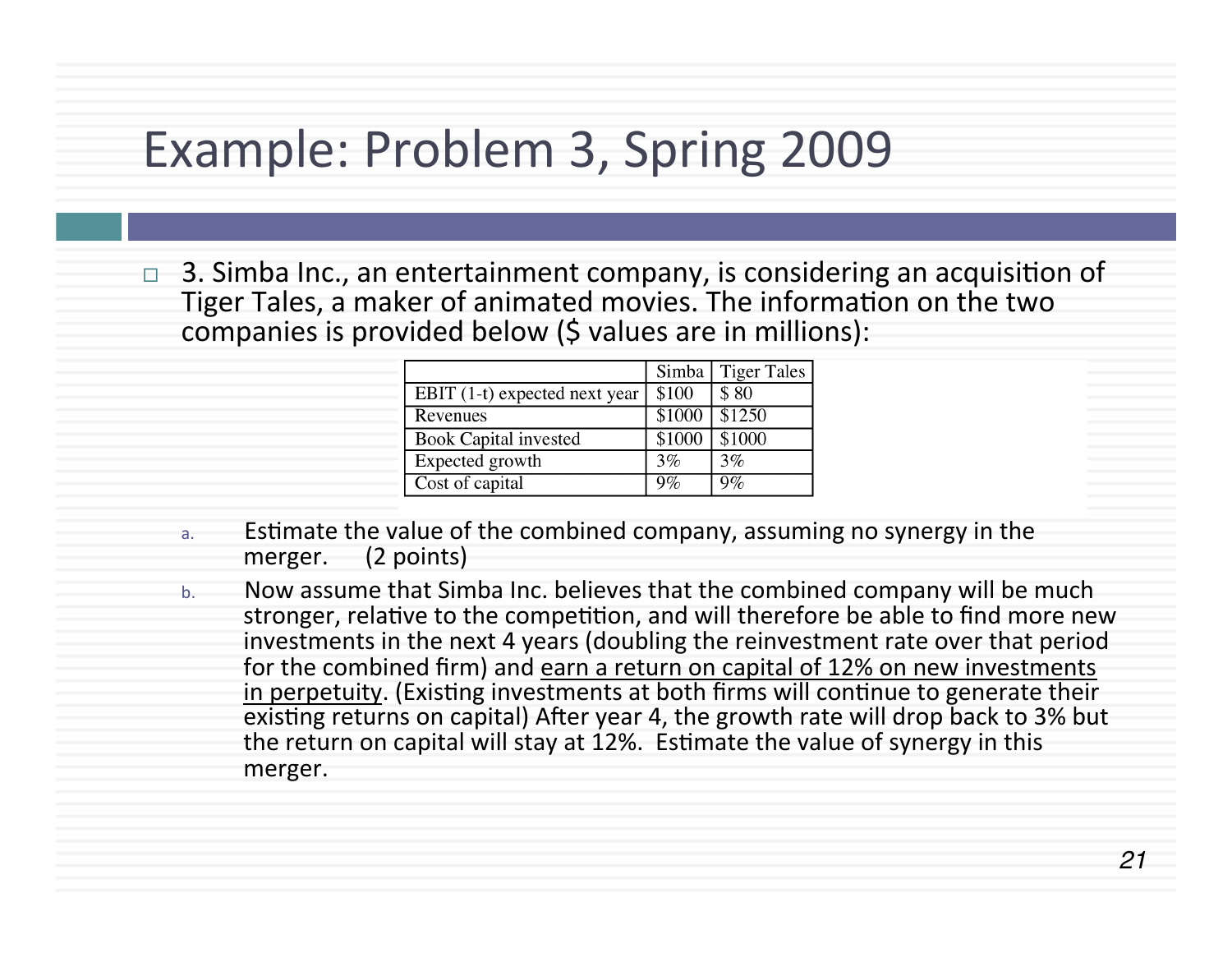|                               | Simba           | <b>Tiger Tales</b> | Combined firm |            |            |
|-------------------------------|-----------------|--------------------|---------------|------------|------------|
| EBIT (1-t) expected next year | 100             | 80                 |               |            |            |
| Revenues                      | 1000            | 1250               |               |            |            |
| <b>Book Capital invested</b>  | 1000            | 1000               |               |            |            |
| Expected growth               | 3%              | 3%                 |               |            |            |
| Cost of capital               | 9%              | 9%                 |               |            |            |
| Return on capital $=$         | 0.1             | 0.08               |               |            |            |
| Reinvestment Rate =           | 30%             | 38%                |               |            |            |
| Value today $=$               | 1166.666667     | 833.3333333        | 2000          |            |            |
| \$ Reinvestment               | 30 <sup>1</sup> | 30 <sup>1</sup>    | 120           |            |            |
| Combined firm                 |                 |                    |               |            |            |
| Reinvestment rate =           | 0.66666667      |                    |               |            |            |
| Return on capital =           | 12%             |                    |               |            |            |
| Expected growth rate =        | 0.08            |                    |               |            |            |
|                               |                 |                    |               |            | 4Term year |
| $EBIT(1-t)$                   | \$180.00        | \$194.40           | \$209.95      | \$226.75   | \$233.55   |
| - Reinvestment                | \$120.00        | \$129.60           | \$139.97      | \$151.17   | \$58.39    |
| <b>FCFF</b>                   | \$60.00         | \$64.80            | \$69.98       | \$75.58    | \$175.16   |
| Terminal value                |                 |                    |               | \$2,919.38 |            |
| Present value                 | \$55.05         | \$54.54            | \$54.04       | \$2,121.71 |            |
| Value of firm today =         | \$2,285.34      |                    |               |            |            |
| Value with no synergy =       | \$2,000.00      |                    |               |            |            |
| Value of synergy $=$          | \$285.34        |                    |               |            |            |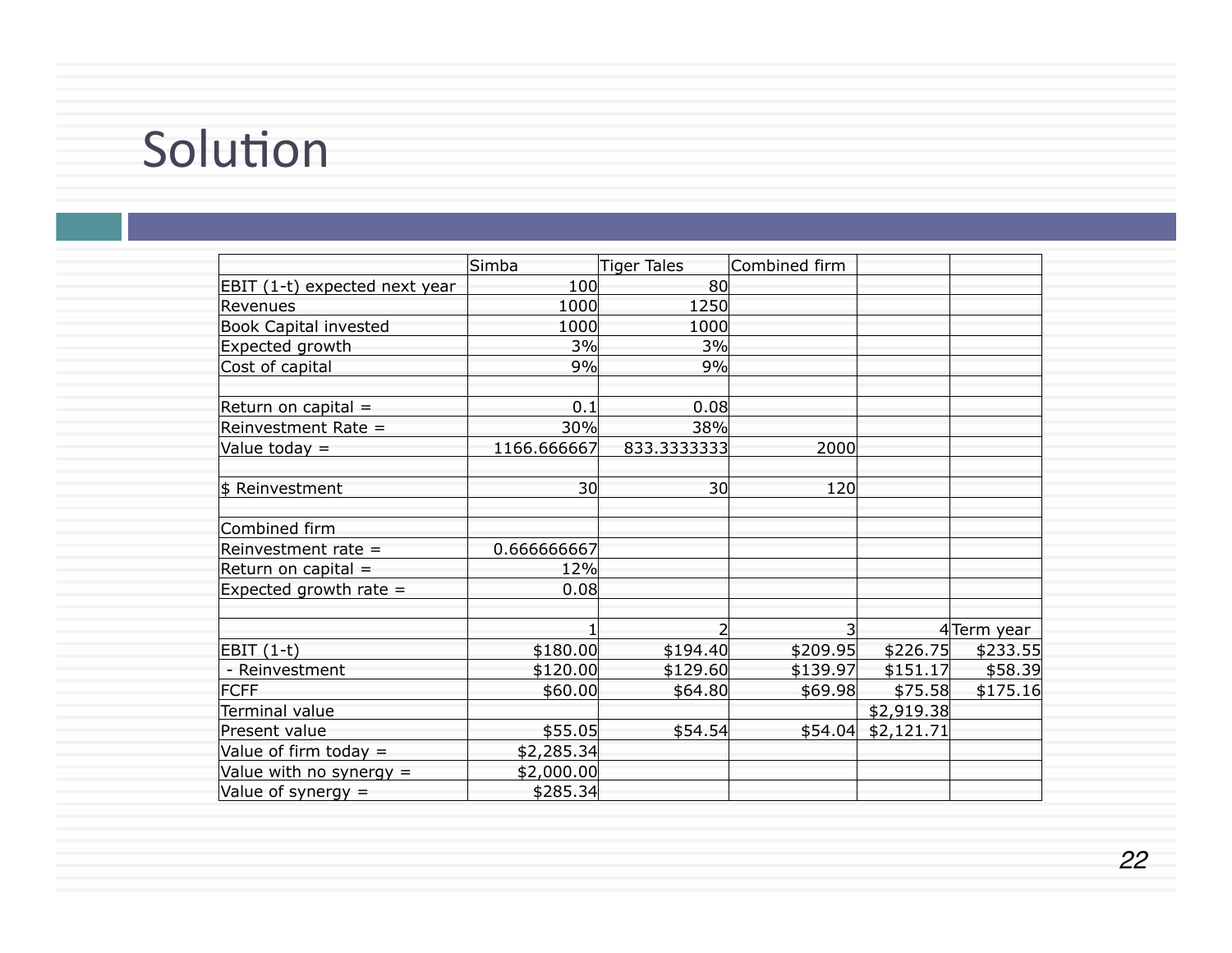#### The value of control

- $\Box$  To value control in an acquisition, you have to value the company twice:
	- $\blacksquare$  In the status quo valuation, you value the company based on its current management policy on investing, financing and dividends.
	- $\blacksquare$  In the optimal valuation, you value the company based on the changes that you expect to make in these policies.
- The value of control is the difference between the optimal and status quo values, discounted back to the present (assuming that it will take you time to make the changes).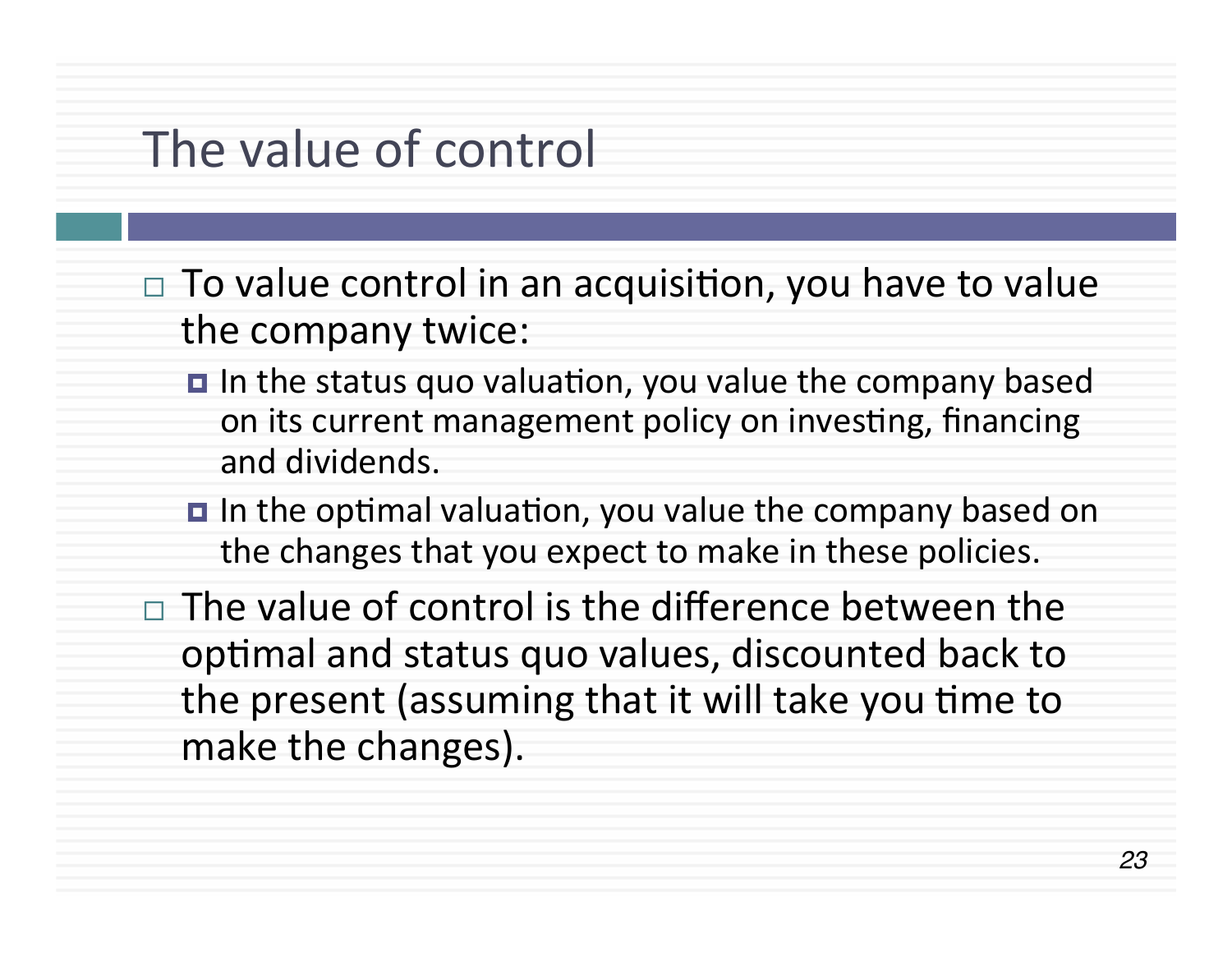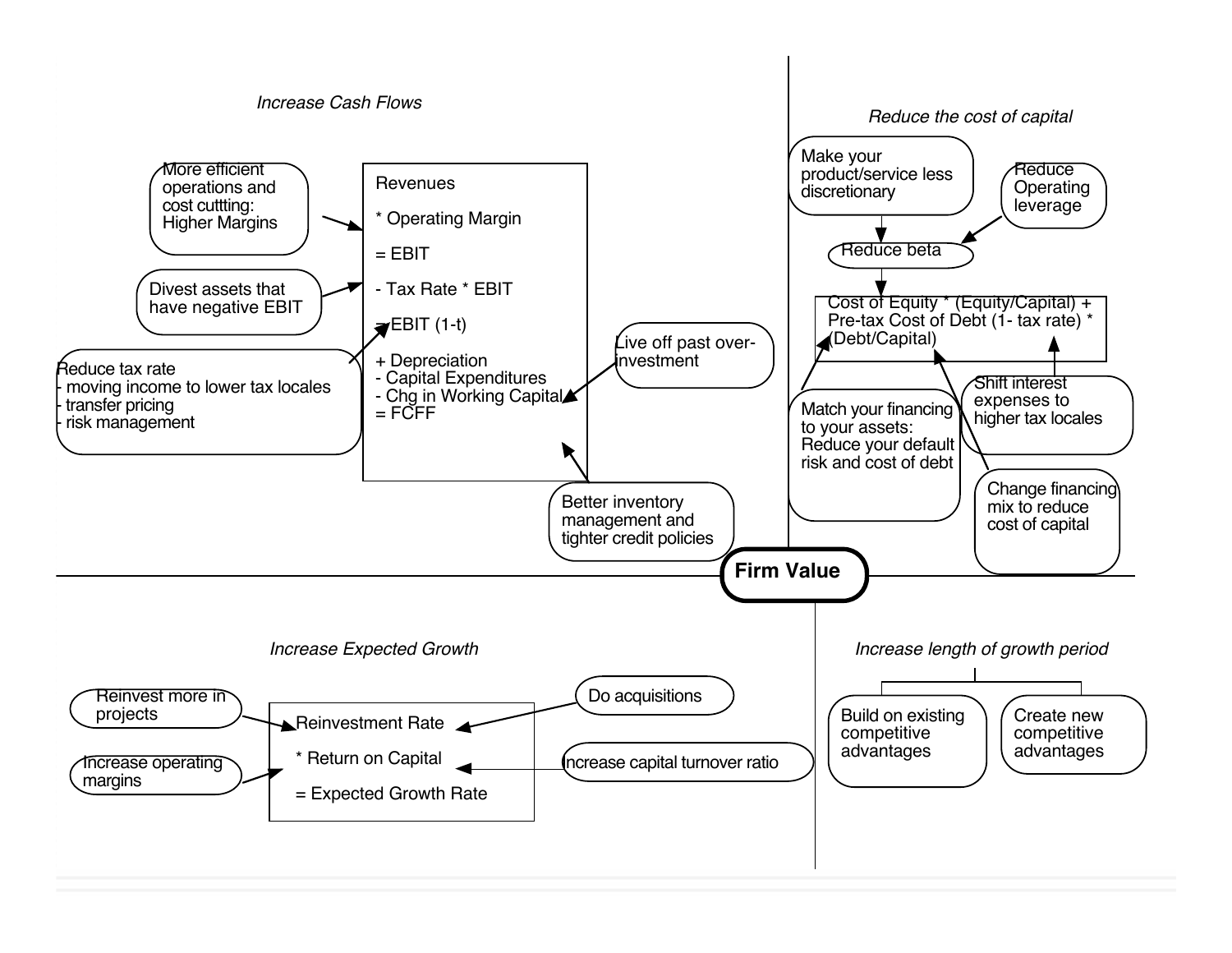# The Expected Value of Control

# The Value of Control

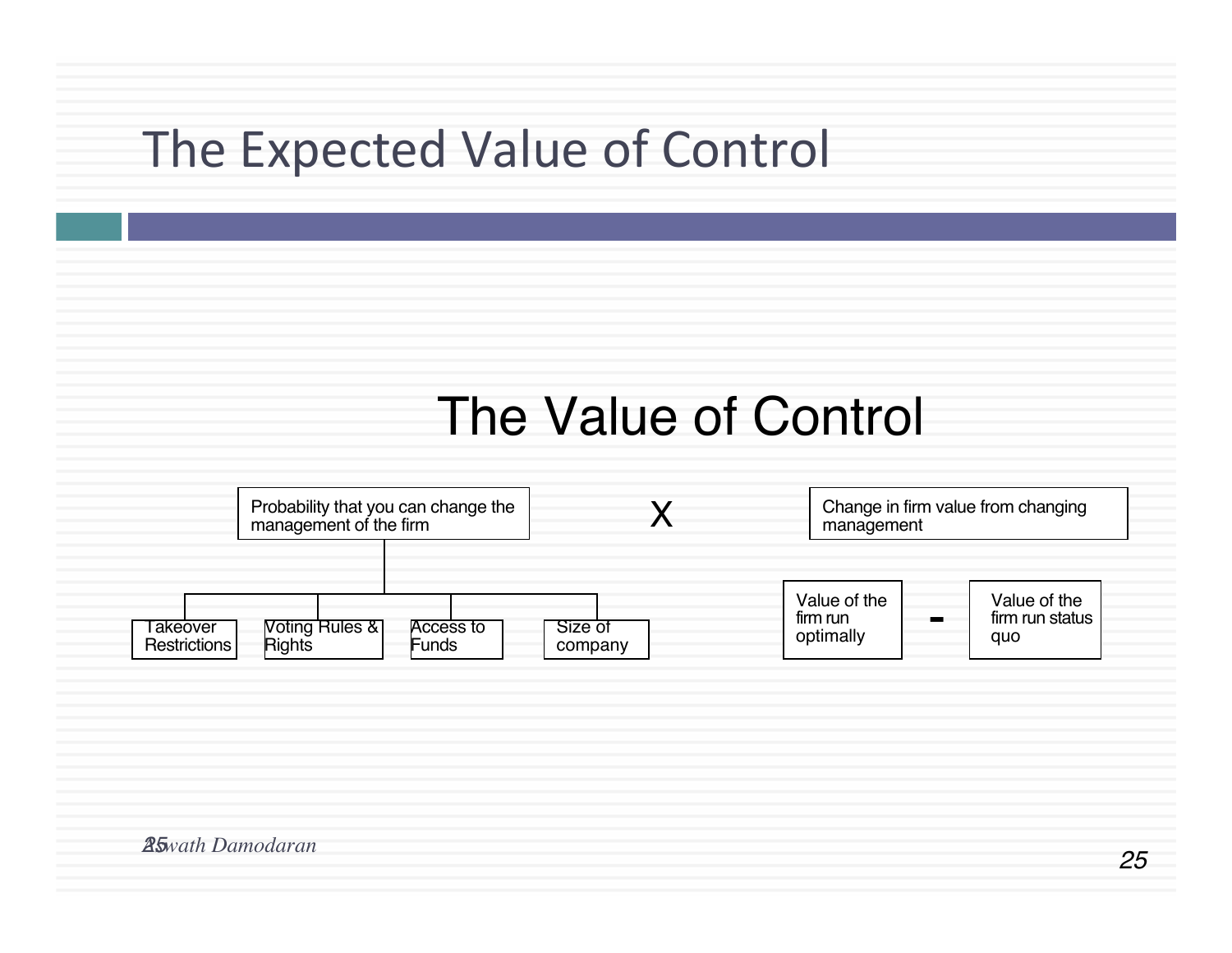## Example: Problem 3, Spring 2008

- Marley Steel is a publicly traded steel company with 20 million shares outstanding, trading at  $\frac{2}{3}$  2 a share, and  $\frac{2}{3}$  60 million in outstanding debt. The cost of capital for the firm was 12%. The firm is expected to generate  $\zeta$  16 million in after-tax operating income next year and is considered to be in stable growth, growing 4% a year in perpetuity.
- a. Assuming that the firm is correctly valued by the market now, estimate the return on capital that the firm is expected to generate in perpetuity.
- b. You believe that if you acquire control of the firm, you can sell idle assets (that are not generating operating income) for \$ 40 million and pay down debt. If you do so, your cost of capital will decrease to 10%. Estimate the new value for the firm if you can restructure it.
- How would your answer to b change, if your plan is not to pay down the debt but to redeploy the assets to more productive investments, which will increase the after-tax operating income to  $$25$  million next year. The How expected growth rate will remain 4% a year in perpetuity and the cost of capital will  $\frac{12}{6}$  continue to be 12%.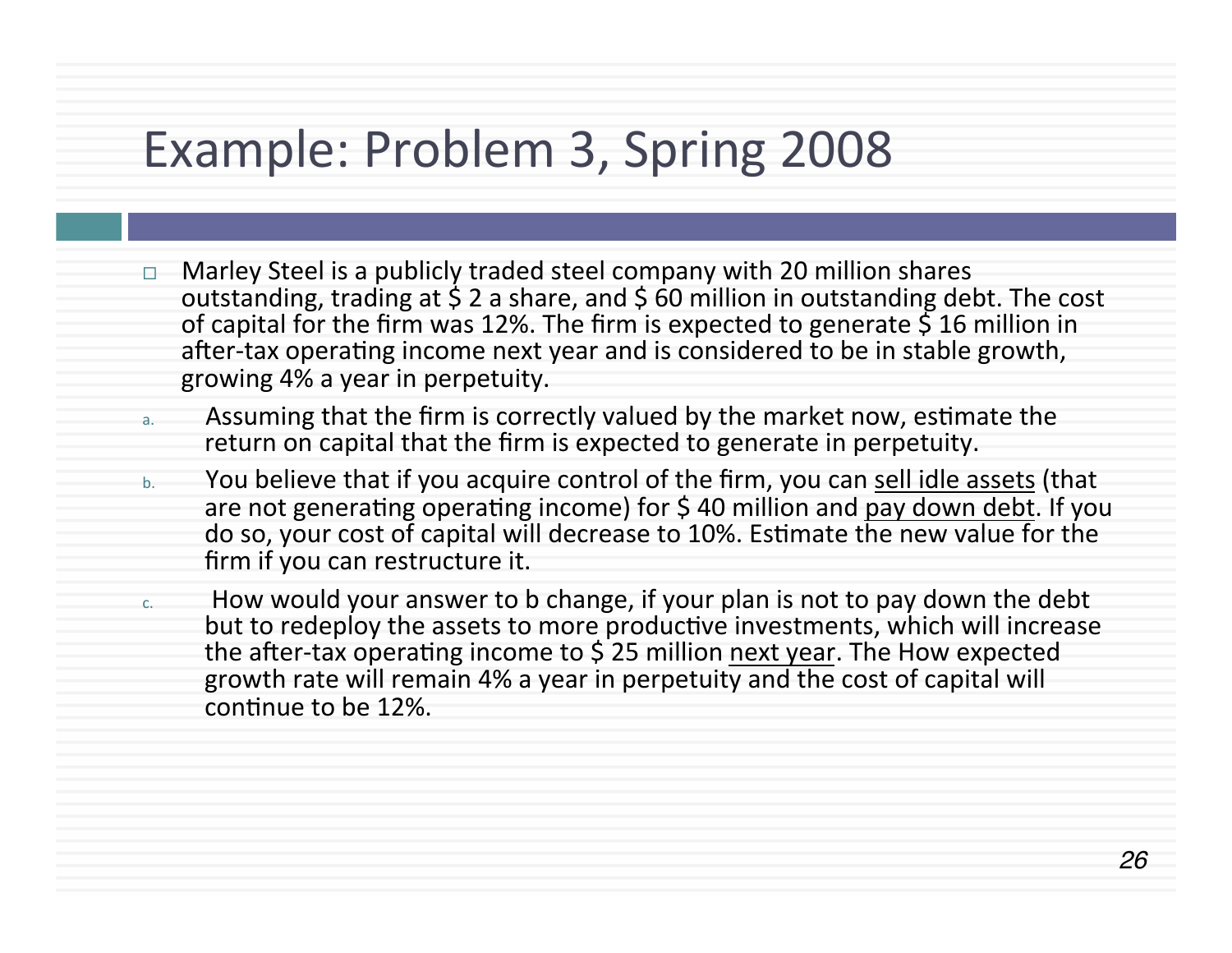| Problem 3<br>Firm Value $=$            | $100! 20*2 + 60$                                                          |  |
|----------------------------------------|---------------------------------------------------------------------------|--|
| $100 = 16 (1 - .04/ROC) / (.12 - .04)$ |                                                                           |  |
| Solving for ROC                        |                                                                           |  |
| Return on capital =                    | 8%                                                                        |  |
| b. Pay down debt option                |                                                                           |  |
|                                        | If you assume that the write down of capital has no impact on future ROC  |  |
| Reinvestmnet rate $=$                  | 50.00%! g/ ROC = $4/8$                                                    |  |
| New firm value $=$                     | 133.3333333                                                               |  |
|                                        | If you assume that changes in the current ROC will also affect future ROC |  |
| Old capital $=$                        | 200! EBIT (1-t)/ Old ROC                                                  |  |
| New capital $=$                        | 160! Sold off idle assets and reduced capital                             |  |
| New ROC $=$                            | 10.00%! 16/160                                                            |  |
| New Reinvestment rate=                 | 40.00%! g/ ROC                                                            |  |
| Firm Value $=$                         | 160                                                                       |  |
| c. Redeploy capital                    |                                                                           |  |
| New EBIT $(1-t)$ =                     | 25                                                                        |  |
| Capital $=$                            | 200                                                                       |  |
| New ROC $=$                            | 0.125                                                                     |  |
| New Reinvestment rate $=$              | 0.32                                                                      |  |
| Firm Value $=$                         | 212.5                                                                     |  |